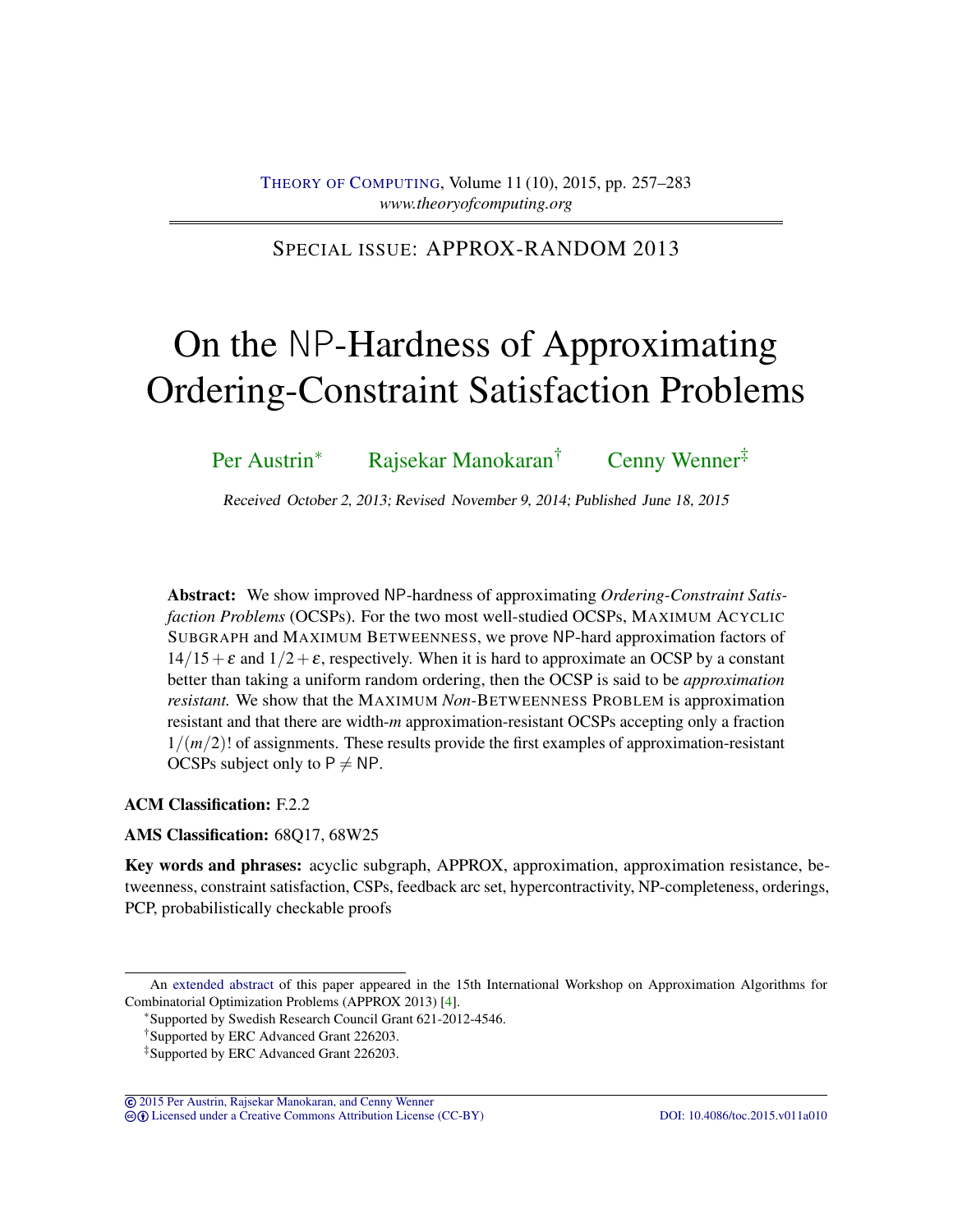# 1 Introduction

We study the NP-hardness of approximating a rich class of optimization problems known as *Ordering-Constraint Satisfaction Problems* (OCSPs). An instance of an OCSP is given by a set X of variables and a set C of *local ordering constraints* where each constraint is specified by a set of permitted permutations on a subset of the variables. The objective is to find an ordering of  $X$  maximizing the fraction of constraints satisfied by the induced local permutations.

A simple example of an OCSP is the problem MAXIMUM ACYCLIC SUB-GRAPH (MAS) where one is given a directed graph  $G = (V, A)$  with the task of finding an acyclic subgraph of *G* containing as many arcs as possible. Phrased as an OCSP, *V* is the set of variables and each arc  $u \rightarrow v$  is a constraint " $u \prec v$ " dictating that *u* should precede *v*. The maximum fraction of constraints simultaneously satisfiable by an ordering of *V* is then precisely the fraction of edges in a



Figure 1: An MAS instance with value 5/6.

largest acyclic subgraph. Since each constraint involves exactly two variables, MAS is an OCSP of *width* two. Another example of an OCSP is the MAXIMUM BETWEENNESS (MAX BTW) problem [12]. In this width-three OCSP, a constraint on a triplet of variables  $(x, y, z)$  is satisfied by the local orderings  $x \prec z \prec y$ and  $y \prec z \prec x$  – in other words, *z* has to be between *x* and *y*, giving rise to the name of the problem.

Determining the optimal value of an MAS instance is NP-hard and one turns to approximations. An algorithm is called a *c*-approximation if, when applied to an instance I, the algorithm is guaranteed to produce an ordering O satisfying a fraction of constraints within a factor *c* of the optimum, i. e., val( $\vartheta$ ; I)  $\geq c \cdot$  val(J). As in the case of classical constraint satisfaction, every OCSP admits a naive approximation algorithm which picks an ordering of  $X$  uniformly at random without even looking at the constraints. For example, this algorithm yields an 1/2-approximation in expectation for MAS.

Surprisingly, there is evidence that this mindless procedure achieves the best polynomial-time approximation constant: assuming the Unique Games Conjecture (UGC) [17], MAS is hard to approximate within  $1/2 + \varepsilon$  for every  $\varepsilon > 0$  [14, 13]. An OCSP is called *approximation resistant* if it exhibits this behavior, i. e., if it is NP-hard to approximate within a constant better than the random-ordering algorithm. In fact, the results of Guruswami et al. [13] are more general and contrasting with classical constraint satisfaction: assuming the UGC, they prove that *every* OCSP of bounded width is approximation resistant.

In many cases—such as for VERTEX COVER, MAX CUT, and as we just mentioned, for all OCSPs the UGC implies optimal NP-hard inapproximability constants which are not known without the conjecture. For instance, the problems MAS and MAX BTW have, until the present work, only been known to be NP-hard to approximate within  $65/66 + \varepsilon$  [19] and  $47/48 + \varepsilon$  [9], resp., far from matching the respective random-assignment thresholds of  $1/2$  and  $1/3$ . In fact, while the UGC implies that all OCSPs are approximation resistant, there were no results proving NP-hard approximation resistance of an OCSP prior to this work. In contrast, there is a significant body of work on NP-hard approximation resistance of classical Constraint Satisfaction Problems (CSPs) [16, 21, 11, 6]. Furthermore, the UGC is still very much open and recent algorithmic advances have given rise to subexponential algorithms (as the completeness-error  $\varepsilon$  goes to 0) for Unique Games [1, 5] calling the conjecture into question. Several recent works have also been aimed at bypassing the UGC for natural problems by providing comparable results without assuming the conjecture [15, 6].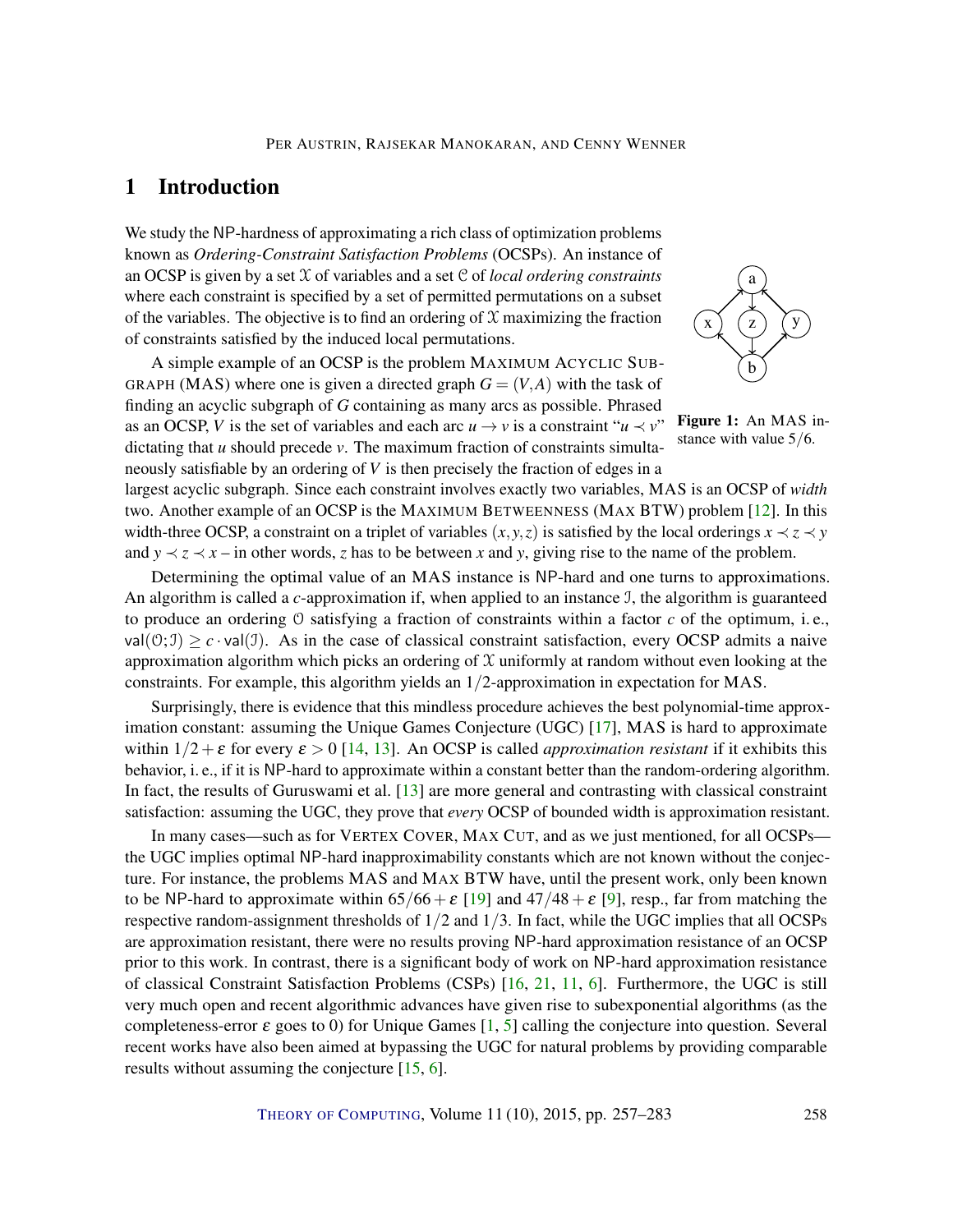| NP-HARDNESS OF APPROXIMATING ORDERINGS |
|----------------------------------------|
|----------------------------------------|

| Problem         | Approx. factor               |                                     | UG-inapprox. NP-inapprox.   | This work              |
|-----------------|------------------------------|-------------------------------------|-----------------------------|------------------------|
| <b>MAS</b>      | $1/2 + \Omega(1/\log n)^{8}$ | $1/2 + \varepsilon$ <sup>[14]</sup> | $65/66 + \varepsilon^{119}$ | $14/15+\epsilon$       |
| <b>MAX BTW</b>  | 1/3                          | $1/3 + \varepsilon^{[7]}$           | $47/48 + \varepsilon^{[9]}$ | $1/2+\epsilon$         |
| <b>MAX NBTW</b> | 2/3                          | $2/3 + \varepsilon^{[7]}$           | $\overline{\phantom{0}}$    | $2/3+\epsilon$         |
| $m$ -OCSP       | 1/m!                         | $1/m! + \varepsilon^{13}$           | $\sim$                      | $1/ m/2 !+\varepsilon$ |

| Table 1: Prior results and improvements. |
|------------------------------------------|
|------------------------------------------|

## 1.1 Results

In this work we obtain improved NP-hardness of approximating various OCSPs. While a complete characterization such as in the UG regime still eludes us, our results improve the knowledge of what we believe are four important flavors of OCSPs; see Table 1 for a summary of the present state of affairs.

We address the two most studied OCSPs: MAS and MAX BTW. For MAS, we show a factor  $(14/15+\epsilon)$ -inapproximability improving the factor from 65/66+ $\epsilon$  [19]. For MAX BTW, we show a factor  $(1/2 + \varepsilon)$ -inapproximability improving from  $47/48 + \varepsilon$  [9].

**Theorem 1.1.** *For every*  $\varepsilon > 0$ , *it is* NP-hard to distinguish MAS *instances with value at least*  $15/18 - \varepsilon$ *from instances with value at most*  $14/18+\epsilon$ *.* 

**Theorem 1.2.** *For every*  $\varepsilon > 0$ , *it is* NP-hard to distinguish MAX BTW *instances with value at least* 1−<sup>ε</sup> *from instances with value at most* 1/2+ε*.*

The above two results are inferior to what is known assuming the UGC and in particular do not prove approximation resistance. We introduce the MAXIMUM NON-BETWEENNESS (MAX NBTW) problem which accepts the *complement* of the predicate in MAX BTW. This predicate accepts four of the six permutations on three elements and thus a random ordering satisfies two thirds of the constraints in expectation. We show that this is optimal up to smaller-order terms.

**Theorem 1.3.** *For every*  $\varepsilon > 0$ , *it is* NP-hard to distinguish MAX NBTW *instances with value at least* 1−<sup>ε</sup> *from instances with value at most* 2/3+ε*.*

Finally, we address the approximability of a generic width-*m* OCSP as a function of the width *m*. In the CSP world, the generic version is called *m*-CSP and we call the ordering version *m*-OCSP. We devise a simple predicate, "2*t*-Same Order" 2*t*-SO, on *m* = 2*t* variables that is satisfied only if the first *t* elements are relatively ordered exactly as the last *t* elements. A random ordering satisfies only a fraction  $1/t!$  of the constraints and we prove that this is essentially optimal, implying a  $(1/|\frac{m}{2}|+\epsilon)$ -factor inapproximability of *m*-OCSP.

**Theorem 1.4.** *For every*  $\varepsilon > 0$  *and integer*  $m \geq 2$ *, it is* NP*-hard to distinguish m-OCSP instances with value at least*  $1 - \varepsilon$  *from value at most*  $1/$   $|m/2|! + \varepsilon$ *.* 

## 1.2 Proof overviews

With the exception of MAS, our results follow a route which is by now standard in inapproximability: starting from the optimization problem LABEL COVER (LC), we give reductions using *dictatorship-test*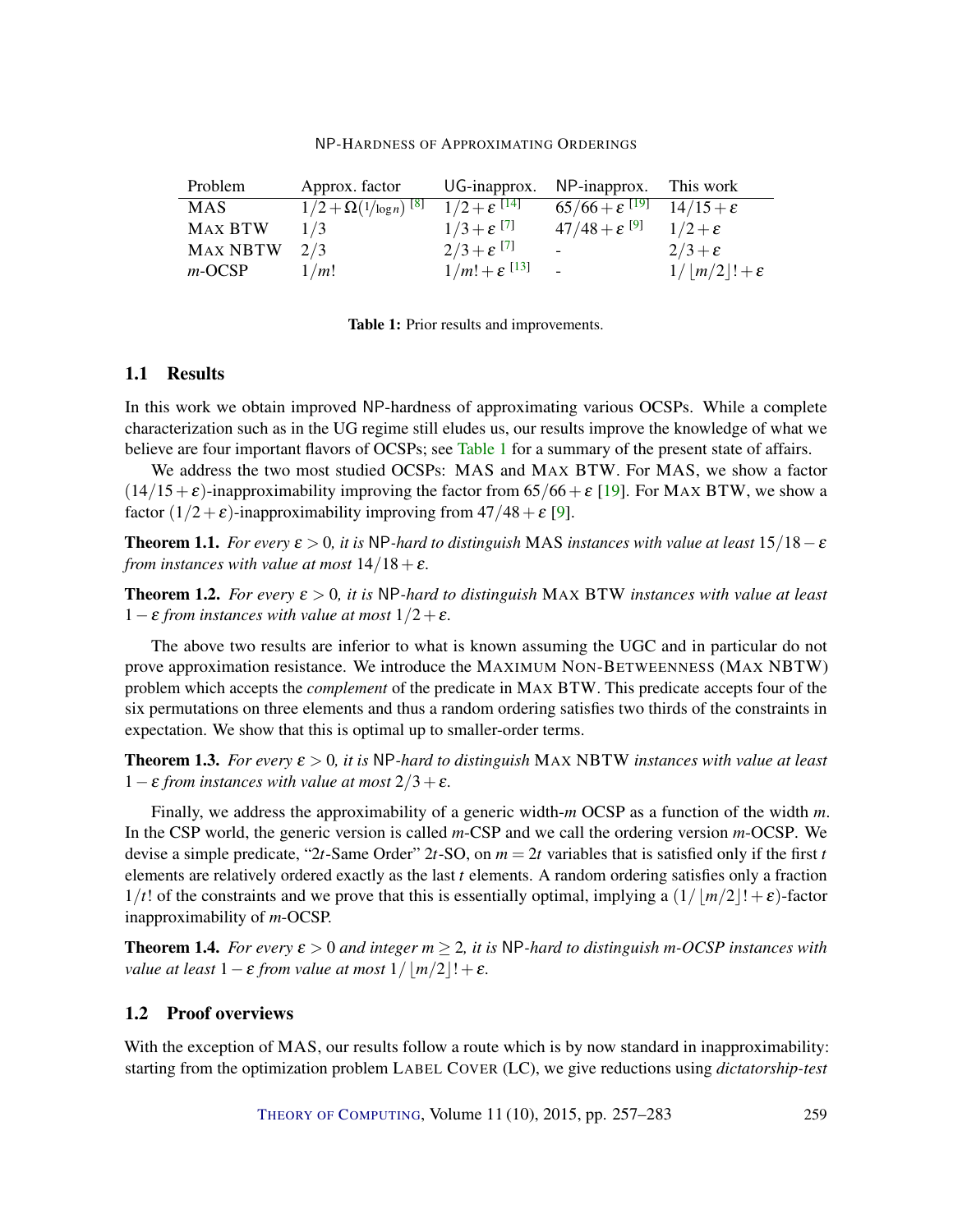gadgets, also known as long-code tests. We describe these reductions in the context of MAX NBTW to highlight the new techniques in this paper.

The reduction produces an instance J of MAX NBTW from an instance L of LC such that val(J) >  $1 - \varepsilon$  if val $(\mathcal{L}) = 1$  while val $(\mathcal{I}) < 2/3 + \varepsilon$  if val $(\mathcal{L}) \leq \eta$  for some  $\eta = \eta(\varepsilon)$ . By the PCP Theorem and the Parallel Repetition Theorem [3, 2, 20], it is NP-hard to distinguish between val $(\mathcal{L}) = 1$  and  $\mathsf{val}(\mathcal{L}) \leq \eta$  for every constant  $\eta > 0$  and thus we obtain the result in Theorem 1.3. The core component in this paradigm is the design of a dictatorship test: a MAX NBTW instance on  $[q]^L \cup [q]^R$ , for integers *q* and label sets *L* and *R*. Let  $\pi$  be a map  $R \to L$ . Each constraint is a tuple  $(\vec{x}, \vec{y}, \vec{z})$  where  $\vec{x} \in [q]^L$ , while  $\vec{y}, \vec{z} \in [q]^R$ . The distribution of tuples is obtained as follows. First, pick  $\vec{x}$ , and  $\vec{y}$  uniformly at random from [*q*]<sup>*L*</sup>, and [*q*]<sup>*R*</sup>. Set  $z_j = y_j + x_{\pi(j)}$  mod *q*. Finally, add noise by independently replacing each coordinate  $x_i$ ,  $y_j$  and  $z_j$  with a uniformly random element from [*q*] with probability  $\gamma$ .

This test instance has canonical assignments that satisfy almost all the constraints. These are obtained by picking an arbitrary  $j \in [R]$ , and partitioning the variables into *q* sets  $S_0, \ldots, S_{q-1}$  where

$$
S_t = \left\{ \vec{\mathbf{x}} \in [q]^R \mid x_{\pi(j)} = t \right\} \cup \left\{ \vec{\mathbf{y}} \in [q]^L \mid y_j = t \right\}.
$$

If a constraint  $(\vec{x}, \vec{y}, \vec{z})$  is so that  $\vec{x} \in S_t$ ,  $\vec{y} \in S_u$  then  $\vec{z} \notin S_v$  for any  $v \in \{t+1, ..., u-1\}$  except with probability  $O(\gamma)$ . This is because  $(a + b)$  mod *q* is never strictly between *a* and *b*. Further, the probability that any two of  $\vec{x}$ ,  $\vec{y}$ , and  $\vec{z}$  fall in the same set *S*<sup>*i*</sup> is simply the probability that any two of  $x_{\pi(j)}, y_j$ , and  $z_j$ are assigned the same value, which is at most  $O(1/q)$ . Thus, ordering the variables such that  $S_0 \prec S_1 \prec$ ... ≺ *Sq*−<sup>1</sup> with an arbitrary ordering of the variables within a set satisfies a fraction 1−*O*(1/*q*)−*O*(γ) constraints.

The proof of Theorem 1.3 requires a partial converse of the above: every ordering that satisfies more than a fraction  $2/3 + \varepsilon$  of the constraints is more-or-less an ordering that depends on a few coordinates *j* as above. This proof involves three steps. First, we show that there is a  $\Gamma = \Gamma(q, \gamma, \beta)$  such that every ordering  $O$  of  $[q]^L$  and  $[q]^R$  can be broken into  $\Gamma$  sets  $S_0, \ldots, S_{\Gamma-1}$  such that one achieves expected value at least val(O) – β for arbitrarily small β by ordering the sets  $S_0$  ≺ ··· ≺  $S_{\Gamma-1}$  and within each set ordering elements arbitrarily. The proof of this "bucketing" uses hypercontractivity of noised functions from a finite domain. We note that a related bucketing argument is used in proving inapproximability of OCSPs assuming the UGC [14, 13]. Somewhat similar to our analysis, they "round" table values to *q* buckets of equal size and proceed to analyze indicator functions for ranges of order assignments. In particular, the UG-based analysis only needs to consider multiple queries to, and bucketing of, individual tables. For our construction, we have to consider the simultaneous bucketing of two tables. Merely "rounding" the tables to a set  $[q]$  does not suffice. Rather, we consider having q equal-sized buckets for each table and analyze functions which do not differentiate values within buckets. More precisely, we introduce a "bucketed payoff" which, given a tuple of bucket indices, samples a random element from the respective indexed buckets of the tables and evaluates the predicate for the resulting tuple. With this setup, we can analyze functions of bounded range, yet the bucketing preserves arbitrarily well the value of an instance even when the tables have influential coordinates.

Similarly to [14, 13], the bucketing argument allows an OCSP to be analyzed as if it were a CSP on a finite domain, enabling us to use powerful techniques developed in this setting. In particular, we show that unless val $(\mathcal{L}) > \eta$ , for some  $\eta$ , then the distribution of constraints  $(\vec{x}, \vec{y}, \vec{z})$  can be regarded as obtained by sampling  $\vec{x}$  independently up to some negligible error in the payoff; in other words,  $\vec{x}$  is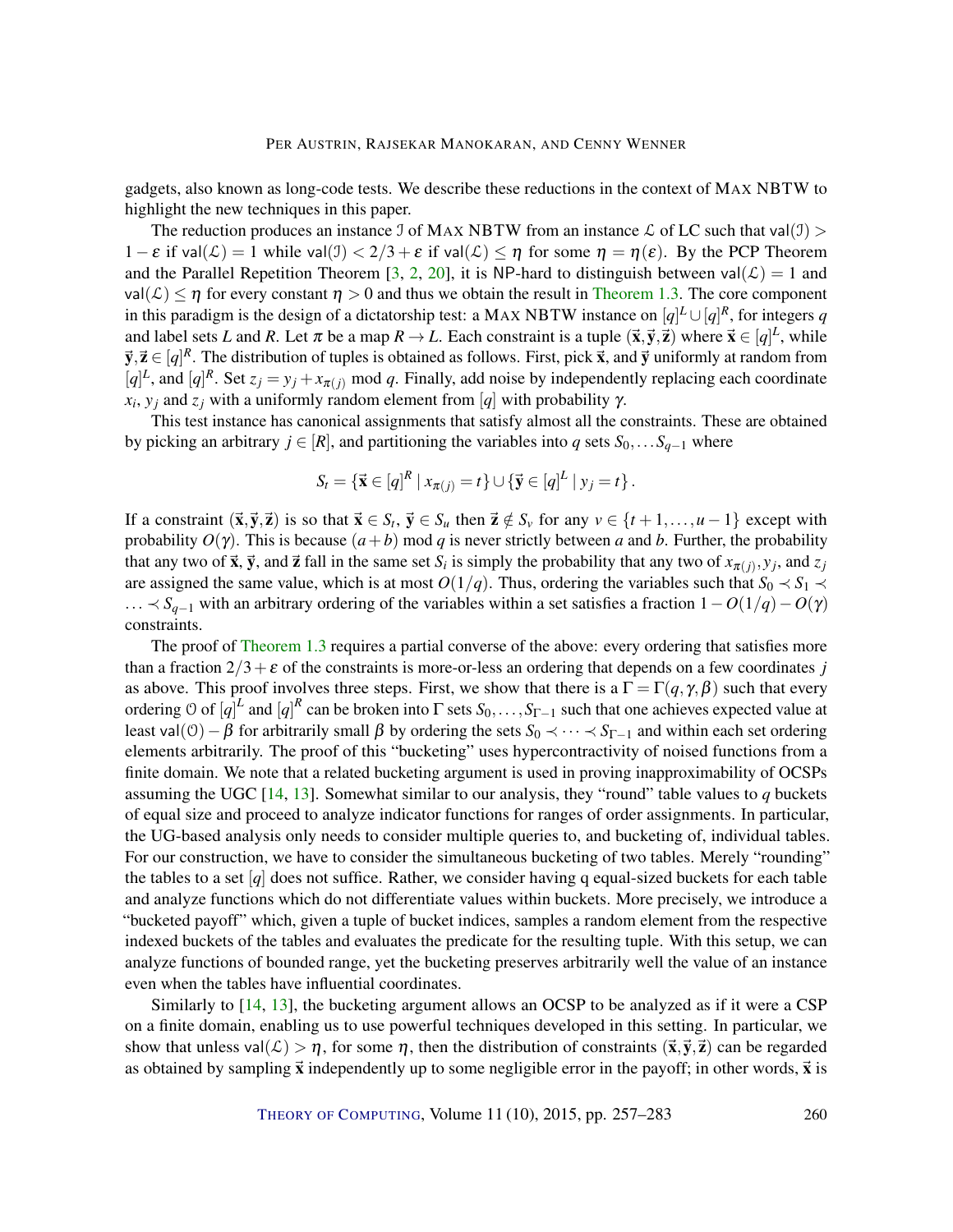"decoupled" from  $(\vec{y}, \vec{z})$ . We note that the marginal distribution of the tuple  $(\vec{y}, \vec{z})$  is already symmetric with respect to swaps:  $P(\vec{y} = y, \vec{z} = z) = P(\vec{y} = z, \vec{z} = y)$ . In order to prove approximation resistance, we combine three of these dictatorship tests: the *j*<sup>th</sup> variant has  $\vec{x}$  as the *j*<sup>th</sup> component of the triple. We show that the combined instance is symmetric with respect to every swap up to an error  $O(\varepsilon)$  unless  $val(\mathcal{L}) > \eta$ . This implies that the instance has value at most  $2/3 + O(\varepsilon)$  hence proving approximation resistance of MAX NBTW.

For MAX BTW and MAX 2*t*-SO, we do not require the final symmetrization and instead use a dictatorship test based on a different distribution. Finally, the reduction to MAS is a simple gadget reduction from MAX NBTW. For hardness results of width-two predicates, such gadget reductions presently dominate the scene of classical CSPs and also designates the state of affairs for MAS. As an example, the best-known NP-hard approximation hardness of  $16/17 + \varepsilon$  for MAX CUT is via a gadget reduction from MAX 3-LIN-2 [16, 23]. The preceding best approximation hardness of MAS was also via a gadget reduction from MAX 3-LIN-2 [19], although with the significantly smaller hardness constant  $65/66+\epsilon$ . By reducing from a problem more similar to MAS, namely MAX NBTW, we improve to the approximation hardness to  $14/15+\epsilon$ . The gadget in question is simple and was given in Section 1.

Organization. Section 2 sets up the notation used in the rest of the article. Section 3 gives a general hardness result based on test distributions, although the proofs are deferred to Section 5. In Section 4, we introduce distributions tailored to the studied predicates and invoke the construction from Section 3 to prove three of the four approximation-hardness results; the fourth result is proven in the same section via a gadget reduction.

Acknowledgments. We would like to thank Johan Håstad for suggesting the topic and for numerous helpful discussions regarding the same, as well as the anonymous referees, and the editors of the publishing issue, who assisted in improving the legibility of the work.

# 2 Preliminaries

We denote by [*n*] the integer interval  $\{0, \ldots, n-1\}$  and by  $[n]_1$  the interval  $\{1, \ldots, n\}$ . Given a tuple of reals  $\mathbf{x} \in \mathbb{R}^m$ , we write  $\vec{\sigma}(\mathbf{x}) \in S_m$  for the natural-order permutation on  $\{1,\ldots,m\}$  induced by **x**. We also denote by  $\mathbf{x}_{-i}$  the tuple  $(x_1, \ldots, x_{i-1}, x_{i+1}, \ldots, x_m)$ . For a distribution  $\mathcal{D}$  over  $\Omega_1 \times \cdots \times \Omega_m$ , we use  $\mathcal{D}_{\leq t}$ and  $\mathcal{D}_{\geq t}$  to denote the projection to coordinates up to *t* and to the remaining coordinates, respectively.

## 2.1 Ordering-constraint satisfaction problems

We are concerned with predicates  $\mathcal{P}: S_m \to [0,1]$  on the symmetric group  $S_m$ . Such a predicate specifies a width-*m* OCSP written as  $OCSP(\mathcal{P})$ . An instance J of  $OCSP(\mathcal{P})$  problem is a tuple  $(\mathcal{X}, \mathcal{C})$  where  $\mathcal{X}$  is the set of *variables* and C is a distribution over ordered *m*-tuples of X referred to as the *constraints*.

An assignment to J is an injective map  $\mathcal{O}: \mathcal{X} \to \mathbb{Z}$  called an ordering of X. For a tuple  $\vec{c} = (v_1, \ldots, v_m)$ ,  $\mathcal{O}_{|c}$  denotes the tuple  $(\mathcal{O}(v_1), \ldots, \mathcal{O}(v_m))$ . An ordering is said to satisfy the constraint *c* when  $\mathcal{P}(\vec{\sigma}(\mathcal{O}_{|c}))$  = 1. The value of an ordering is the probability that a random constraint  $c \leftarrow C$  is satisfied by  $\theta$  and the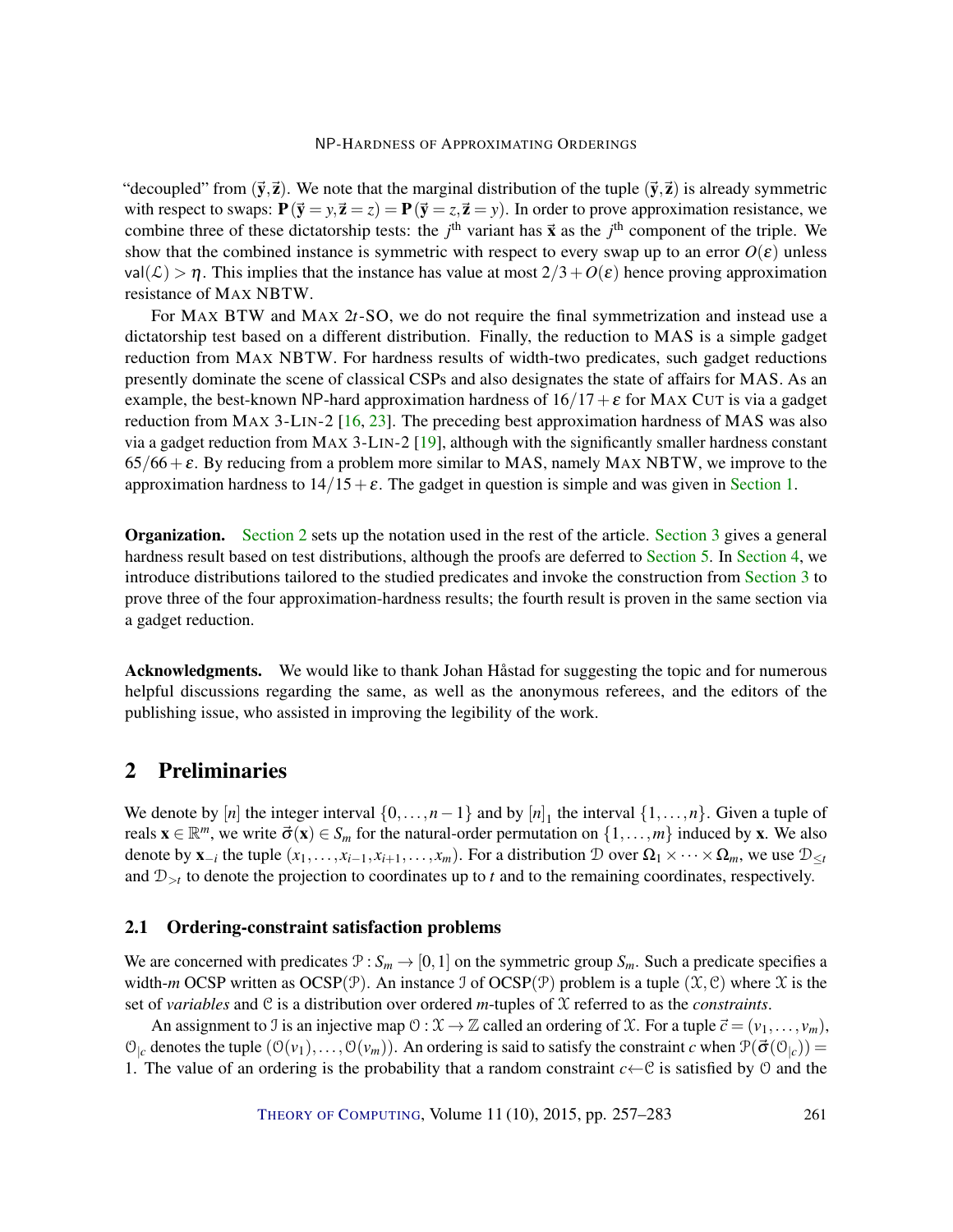value val $(1)$  of an instance is the maximum value of any ordering. Thus,

$$
\mathsf{val}(\mathcal{I}) \stackrel{\text{def}}{=} \max_{\mathcal{O}:\mathcal{X}\to\mathbb{Z}} \mathsf{val}(\mathcal{O};\mathcal{I}) \stackrel{\text{def}}{=} \max_{\mathcal{O}:\mathcal{X}\to\mathbb{Z}} \mathop{\mathbf{E}}_{c\in\mathcal{C}} \left[ \mathcal{P}(\mathcal{O}_{|c}) \right].
$$

To simplify analysis, we extend the predicate to  $\mathbb{Z}^m$  and permit assignments which are not necessarily injective as follows: define  $\mathcal{P} : \mathbb{Z}^m \to [0,1]$  by setting  $\mathcal{P}(a_1,\ldots,a_m) = \mathbf{E}_{\vec{\sigma}}[\mathcal{P}(\vec{\sigma})]$  where  $\vec{\sigma}$  is drawn uniformly at random over all permutations in  $S_m$  such that  $\sigma_i < \sigma_j$  whenever  $a_i < a_j$ . As an example, for  $m = 3$ ,

$$
\mathcal{P}(42,13,13)=\frac{1}{2}\mathcal{P}(3,1,2)+\frac{1}{2}\mathcal{P}(3,2,1)\,.
$$

Note that the value of an instance is invariant this extension as there is a complete ordering attaining at least the value of any non-injective assignment.

We define the predicates and problems studied in this work. MAS is exactly  $OCSP({1,2})$ . The betweenness predicate BTW is the set  $\{(1,3,2), (3,1,2)\}\$  and NBTW is  $S_3 \setminus BTW$ . We define MAX BTW as OCSP(BTW) and MAX NBTW as OCSP(NBTW). Finally, introduce 2*t*-SO as the subset of  $S_{2t}$  such that the induced ordering on the first *t* elements coincides with the ordering of the last *t* elements,

$$
2t\text{-SO} \stackrel{\text{def}}{=} \left\{ \pi \in S_{2t} \mid \sigma(\pi(1),\ldots,\pi(t)) = \sigma(\pi(t+1),\ldots,\pi(2t)) \right\}.
$$

This predicate has (2*t*)!/*t*! satisfying orderings and will be used in proving the inapproximability of the generic *m*-OCSP with constraints of width at most *m*.

## 2.2 Label cover and inapproximability

The problem LABEL COVER (LC) is a common starting point of strong inapproximability results. An LC instance  $\mathcal{L} = (U, V, E, L, R, \Pi)$  consists of a bipartite graph  $(U \cup V, E)$  associating with every edge  $\{u, v\}$ a projection  $\pi_{v,u}: R \to L$  with the goal of labeling the vertices,  $\lambda: U \cup V \to L \cup R$ , so as to maximize the fraction of projections for which  $\pi_{v,u}(\lambda(v)) = \lambda(u)$ . For simplicity, we shall additionally assume that every projection has *degree* exactly  $d = d(\varepsilon)$ . That is, for every LC instance, edge  $e \in E$ , and label  $i \in L$ , there are exactly *d* choices of  $j \in R$  for which  $\pi_e(j) = i$ .

**Theorem 2.1.** For every  $\varepsilon > 0$ , there exists fixed label sets L and R such that it is NP-hard to distinguish *LC instances of value one from instances of value at most* <sup>ε</sup>*. Additionally, one can assume that there exists*  $d = d(\varepsilon)$  *such that every projection of every instance has degree d.* 

*Proof.* Follows from an easy modification [24] of the classical LC construction [2, 20].  $\Box$ 

#### 2.3 Primer on real analysis

We refer to a finite domain  $\Omega$  along with a distribution  $\mu$  as a probability space. Given a probability space  $(\Omega, \mu)$ , the *n*<sup>th</sup> *tensor power* is  $(\Omega^n, \mu^{\otimes n})$  where  $\mu^{\otimes n}(\omega_1, \ldots, \omega_n) = \mu(\omega_1) \cdots \mu(\omega_n)$ . The  $\ell_p$  *norm*  $of f: \Omega \to \mathbb{R}$  *w. r. t.*  $\mu$  is denoted by  $||f||_{\mu,p}$  and is defined as  $\mathbf{E}_{\mathbf{x} \sim \mu} [f(\mathbf{x})^p]^{1/p}$  for real  $p \ge 1$  and  $\max_{x \in \text{supp}(\mu)} f(x)$  for  $p = \infty$ . When clear from the context, we omit the distribution  $\mu$ . The following *noise operator* and its properties play a pivotal role in our analysis.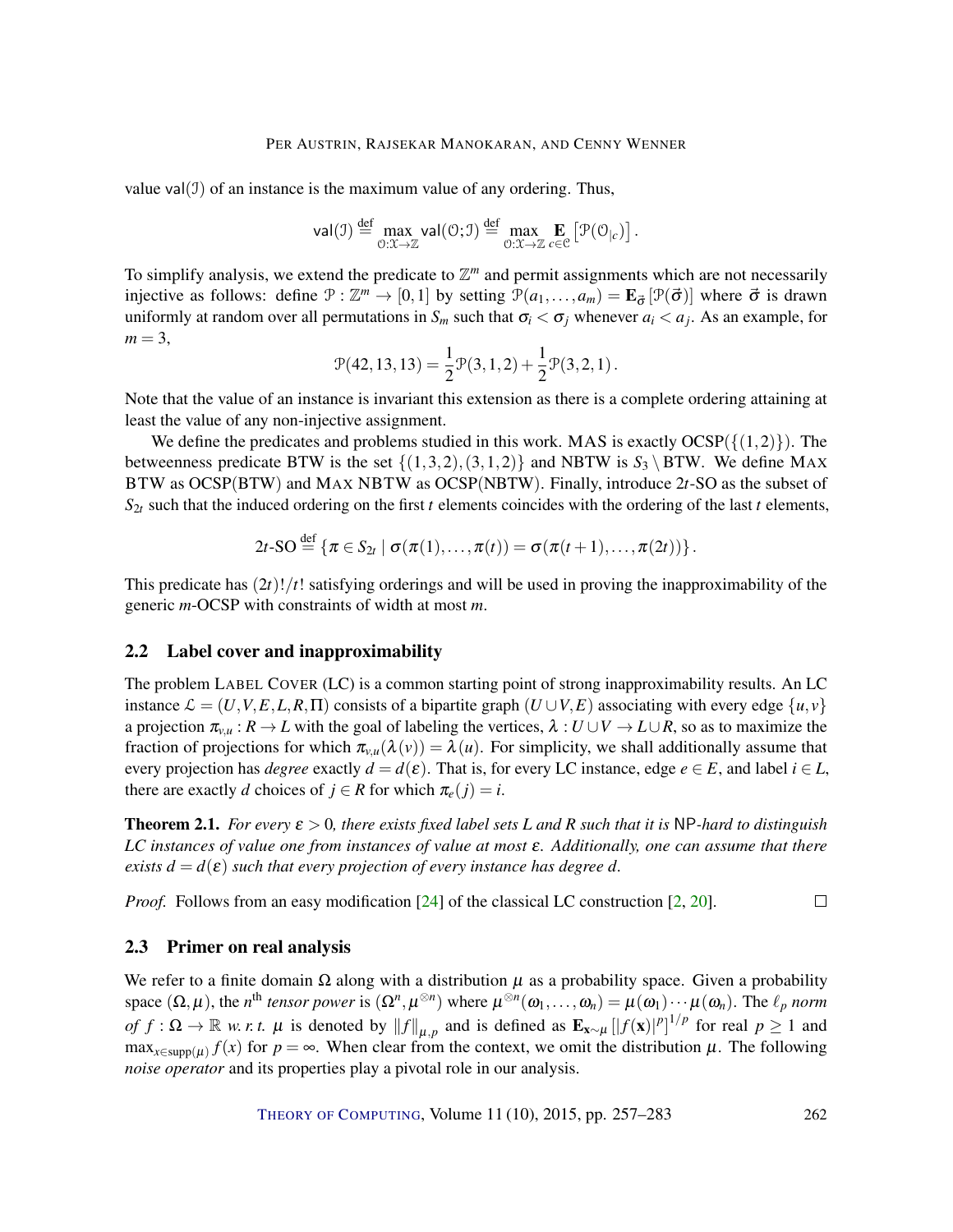**Definition 2.2.** Let  $(\Omega, \mu)$  be a probability space and  $f : \Omega^n \to \mathbb{R}$  be a function on the *n*<sup>th</sup> tensor power. For a parameter  $\rho \in [0,1]$ , the *noise operator*  $T_{\rho}$  takes  $f$  to  $T_{\rho} f \to \mathbb{R}$  defined by

$$
T_{\rho} f(x) \stackrel{\text{def}}{=} \mathbf{E} [f(\mathbf{y}) | \mathbf{x}],
$$

where independently for each *i*, with probability  $\rho$ ,  $y_i = x_i$  and otherwise a uniform random sample.

The noise operator preserves the mass  $E[f]$  of a function while spreading it in the space. The quantitative bound on this is referred to as hypercontractivity.

**Theorem 2.3** ([25]; [18, Theorem 3.16, 3.17]). Let  $(\Omega, \mu)$  be a probability space in which the minimum *nonzero probability of any atom is*  $\alpha < 1/2$ *. Then, for every q > 2 and every f* :  $\Omega^n \to \mathbb{R}$ *,* 

$$
\left\|\mathbf{T}_{\rho(q,\alpha)}f\right\|_q \leq \|f\|_2,
$$

*where for*  $\alpha < 1/2$  *we set* 

$$
A = \frac{1 - \alpha}{\alpha}; \qquad \frac{1}{q'} = 1 - \frac{1}{q}; \quad and \quad \rho(q, \alpha) = \left(\frac{A^{1/q} - A^{-1/q}}{A^{1/q'} - A^{-1/q'}}\right)^{1/2}.
$$

 $1/2$ 

*For*  $\alpha = 1/2$ *, we set*  $\rho(q, \alpha) = (q-1)^{-1/2}$ *.* 

For a fixed probability space, the above theorem says that for every  $\gamma > 0$ , there is a  $q > 2$  such that  $\left\|\mathbf{T}_{1-\gamma}f\right\|_q \leq \|f\|_2$ . For our application, we need the easy corollary that the reverse direction also holds: for every  $\gamma > 0$ , there exists a  $q > 2$  such that hypercontractivity to the  $\ell_2$ -norm holds.

**Lemma 2.4.** *Let*  $(\Omega, \mu)$  *be a probability space in which the minimum nonzero probability of any atom is*  $\alpha \leq 1/2$ *. Then, for every*  $f : \Omega^n \to \mathbb{R}$ *, small enough*  $\gamma > 0$ *,* 

$$
\left\|T_{1-\gamma}f\right\|_{2+\delta}\leq\left\|f\right\|_{2}
$$

*for any*

$$
0<\delta\leq \delta(\gamma,\alpha)=2\frac{\log((1-\gamma)^{-2})-1}{\log(A)}\quad\text{with}\quad A=\frac{1-\alpha}{\alpha}>1\,.
$$

*Further,*  $\delta(\gamma, 1/2) = \gamma(2 - \gamma)(1 - \gamma)^{-2}$ .

*Proof.* The estimate for  $\delta(\gamma, 1/2)$  follows immediately from the above theorem assuming  $\gamma < 1/2$ . In the case when  $\alpha < 1/2$ , solving

$$
\rho^2 \stackrel{\text{def}}{=} (1 - \gamma)^2 = (A^{1/q} - A^{-1/q})(A^{1-1/q} - A^{1/q-1})^{-1}
$$

for *q* gives, for  $\gamma < 1 - A^{-1/2}$ ,

$$
\delta = q - 2 = \frac{2\log(A)}{\log\left(\frac{1+\rho^2 A}{1+\rho^2/A}\right)} - 2 \geq 2 \frac{\log\left((1-\gamma)^{-2}\right) - 1}{\log(A)}.
$$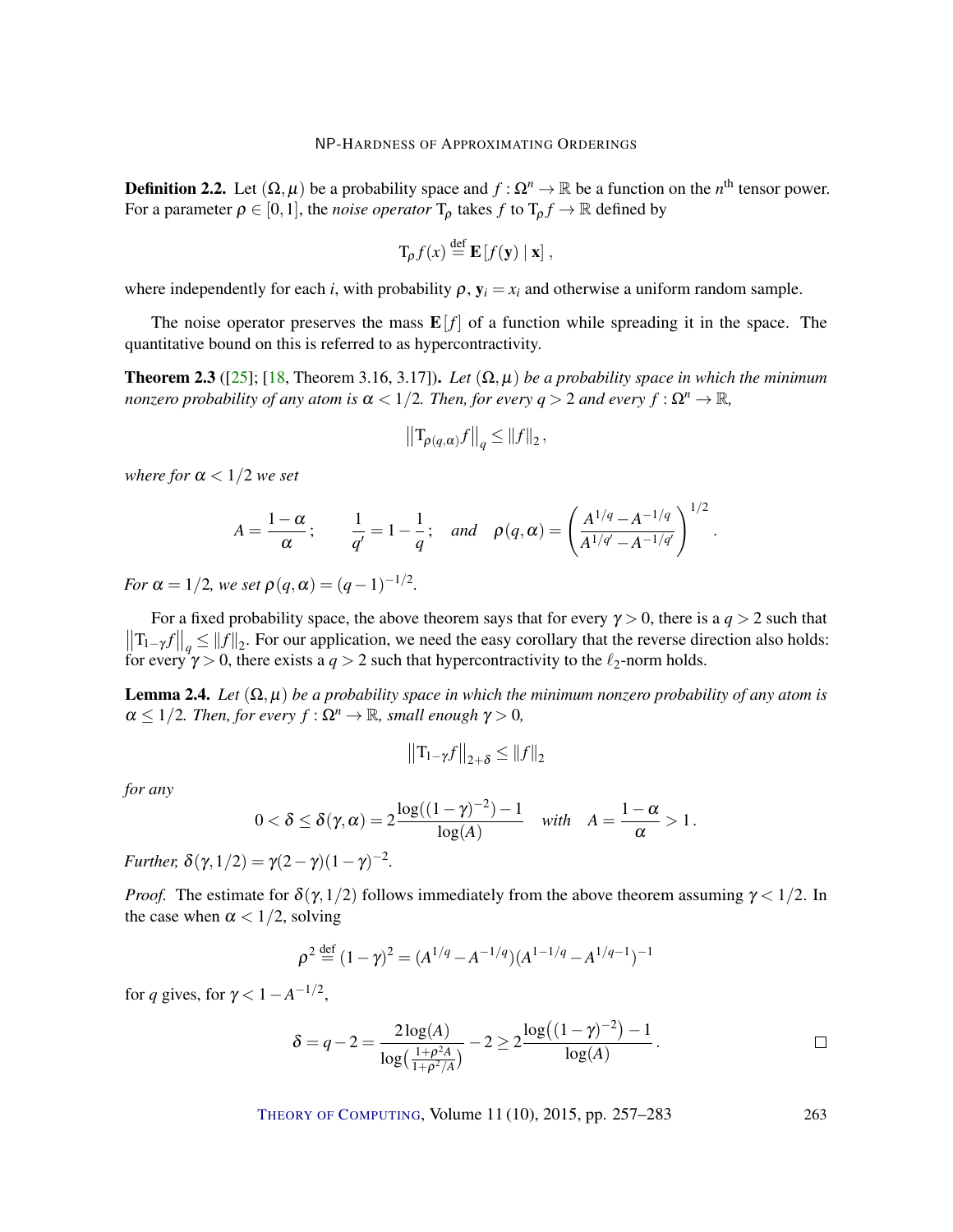Efron-Stein Decompositions. Our proofs make use of the *Efron-Stein decomposition* which has useful properties akin to Fourier decompositions.

**Definition 2.5.** Let  $f : \Omega^{(1)} \times \cdots \times \Omega^{(n)} \to \mathbb{R}$  and  $\mu$  a measure on  $\Pi \Omega^{(t)}$ . The *Efron-Stein decomposition* of *f* with respect to  $\mu$  is defined as  $\{f_s\}_{s \subseteq [n]}$  where

$$
f_S(\mathbf{x}) \stackrel{\text{def}}{=} \sum_{T \subseteq S} (-1)^{|S \setminus T|} \mathbf{E} \big[ f(\mathbf{x}') \, | \, \mathbf{x}'_T = \mathbf{x}_T \big] \, .
$$

**Lemma 2.6** (Efron and Stein [10]; Mossel [18]). *Assuming*  $\{\Omega^{(t)}\}_t$  *are independent, the Efron-Stein decomposition*  ${f_s}_s$ *s of*  $f : \Pi \Omega^{(t)} \to \mathbb{R}$  *satisfies:* 

- *fS*(x) *depends only on* x*S,*
- *• for any S*, *T* ⊆ [*m*], *and*  $\mathbf{x}_T$  ∈  $\prod_{t \in T} \Omega^{(t)}$  *such that*  $S \setminus T \neq \emptyset$ ,  $\mathbf{E}[f_S(\mathbf{x}') | \mathbf{x}'_T = \mathbf{x}_T] = 0$ .

We use the standard notion of influence and noisy influence as in previous work.

**Definition 2.7.** Let  $f: \Omega^n \to \mathbb{R}$  be a function on a probability space. The *influence* of the  $1 \leq i^{\text{th}} \leq n$ coordinate is

$$
\mathrm{Inf}_i(f) \stackrel{\mathrm{def}}{=} \mathop{\mathbf{E}}_{\{\Omega_j\}_{j\neq i}} \left[\mathrm{Var}_{\Omega_i}(f)\right].
$$

Additionally, given a noise parameter γ, the *noisy influence* of the *i*<sup>th</sup> coordinate is

$$
\mathrm{Inf}_{i}^{(1-\gamma)}(f) \stackrel{\mathrm{def}}{=} \mathop{\mathbf{E}}_{\{\Omega_j\}_{j\neq i}} \left[\mathrm{Var}_{\Omega_i}(T_{1-\gamma}f)\right].
$$

Influences have simple expressions in terms of Efron-Stein decompositions:

$$
\mathrm{Inf}_i(f) = \sum_{S \ni i} \mathbf{E} \left[ f_S^2 \right] \quad \text{and} \quad \mathrm{Inf}_i^{(1-\gamma)} \left( f \right) = \sum_{S \ni i} (1-\gamma)^{2|S|} \mathbf{E} \left[ f_S^2 \right].
$$

The following well-known bounds on noisy influences are handy in the analysis.

**Lemma 2.8.** *For every*  $\gamma > 0$ *, natural numbers i and n such that*  $1 \le i \le n$ *, and every*  $f : \Omega^n \to \mathbb{R}$ *,* 

$$
\mathrm{Inf}_i^{(1-\gamma)}\left(f\right)\leq \mathrm{Var}(f)\qquad \text{ and }\qquad \sum_i\mathrm{Inf}_i^{(1-\gamma)}\left(f\right)\leq \frac{\mathrm{Var}(f)}{\gamma}\,.
$$

*Proof.* The former inequality is immediate from the influences in terms of Efron-Stein and Parseval's Identity for the decomposition:  $\sum_{S} \mathbf{E} [f_S^2] = \text{Var}(f)$ . Expanding the LHS of the second inequality,

$$
\sum_{i} \text{Inf}_{i}^{(1-\gamma)}(f) = \sum_{k \ge 1} k(1-\gamma)^{2k} \sum_{S: |S|=k} \mathbb{E}\left[F_{S}^{2}\right] \le \text{Var}(f) \max_{k \ge 1} k(1-\gamma)^{2k}
$$
  
 
$$
\le \text{Var}(f) \sum_{k \ge 1} (1-\gamma)^{2k} \le \text{Var}(f) \frac{1}{(1-\gamma)^{2}} \le \frac{\text{Var}(f)}{\gamma}.
$$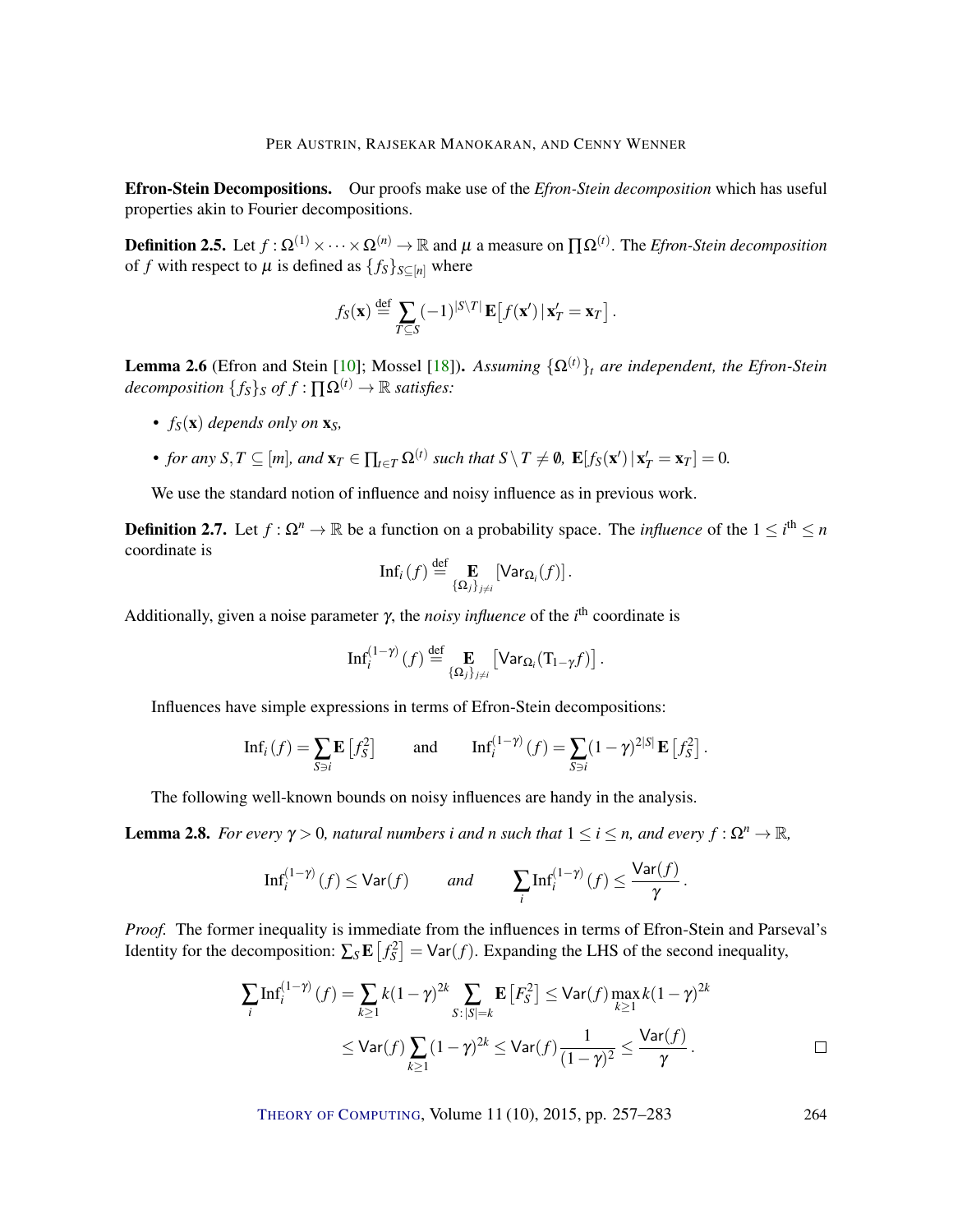Let the *total (noisy) influence* of a function  $f : \Omega^n \to \mathbb{R}$  be defined as

$$
\text{TotInf}(f) \stackrel{\text{def}}{=} \sum_{i \in [n]_1} \text{Inf}_i(f) \quad \text{and} \quad \text{TotInf}^{(1-\gamma)}(f) \stackrel{\text{def}}{=} \sum_{i \in [n]_1} \text{Inf}_i^{(1-\gamma)}(f) \, .
$$

Finally, we introduce the notion of *cross influence* between functions subject to a projection. This notion is implicitly prevalent in modern LC reductions, either for noised functions or for, analytically similar, degree-bounded functions. Given finite sets  $\Omega$ , L, R; an injective function  $\pi : L \to R$ ; and functions  $f: \Omega^L \to \mathbb{R}; g: \Omega^R \to \mathbb{R};$  define

$$
\text{CrInf}_{\pi}^{(1-\gamma)}(f,g) \stackrel{\text{def}}{=} \sum_{(i,j)\in\pi} \text{Inf}_{i}^{(1-\gamma)}(f) \, \text{Inf}_{j}^{(1-\gamma)}(g) \, .
$$

Note that our definition differs somewhat from the cross-influence, denoted "XInf," used by Samorodnitsky and Trevisan [22].

# 3 A general hardness result

In this section, we prove a general inapproximability result for OCSPs which, similar to results for classic CSPs, permit us to deduce hardness of approximation based on the existence of certain simple distributions. The proof is via a scheme of reductions from LC to OCSPs. For an *m*-width predicate P, we instantiate this scheme with a distribution D over  $Q_1^t \times Q_2^{m-t}$ ; for some parameter  $1 \le t < m$  and where *Q*<sup>1</sup> and *Q*<sup>2</sup> are finite integer sets. As an example of a classical distribution, *Q*<sup>1</sup> and *Q*<sup>2</sup> could be the set  $\{-1,1\}$ ;  $t = 1, m = 3$ ; and D could choose the two first arguments independently, setting the third to be their product. To get appropriate properties for ordering problems, we may however need  $Q_1$  and *Q*<sup>2</sup> to be larger ranges than the classical bits, and the sizes of tables in the resulting OCSP instance will similarly depend on these ranges.

When the predicate permits introducing distributions satisfying certain properties, akin to pairwise independence, then the hardness claims in this section follow and, together with the hardness of LC and other properties of the distributions, yield the desired inapproximability results.

The reduction itself is composed of pieces known as dictatorship test which is described in the next section. Section 3.2 uses this test to construct the overall reduction and also contains the properties of this reduction. For concrete examples of distributions D, we refer the reader to Section 4.

## 3.1 Dictatorship test

The dictatorship test uses the following test distribution (Distribution 1) parametrized by  $\gamma$ , and  $\pi$  and is denoted by  $\mathfrak{T}_{\pi}^{(\gamma)}(\mathcal{D})$ . The reader should think of the support of the argument distribution  $\mathcal D$  as essentially being contained in the predicate P.

Recall our convention of extending  $\mathcal{P}$  to a predicate  $\mathcal{P} : \mathbb{Z}^m \to [0,1]$ . For a pair of functions  $(f,g)$ , let  $(f, g) \circ (\mathbf{X}, \mathbf{Y})$  denote the tuple  $(f(\mathbf{\vec{x}}^{(1)}), \ldots, f(\mathbf{\vec{x}}^{(t)}), g(\mathbf{\vec{y}}^{(t+1)}), \ldots, g(\mathbf{\vec{y}}^{(m)}))$ . Then, the *acceptance probability* on  $\mathfrak{T}_{\pi}^{(\gamma)}(\mathfrak{D})$  for a pair of functions  $(f, g)$  where  $f: Q_1^L \to \mathbb{Z}$  and  $g: Q_2^R \to \mathbb{Z}$  is

$$
\mathsf{Acc}_{f,g}(\mathfrak{I}_{\pi}^{(\gamma)}(\mathcal{D})) \stackrel{\text{def}}{=} \mathop{\mathbf{E}}_{(\mathbf{X},\mathbf{Y}) \leftarrow \mathfrak{I}_{\pi}^{(\gamma)}(\mathcal{D})} [\mathcal{P}((f,g) \circ (\mathbf{X}, \mathbf{Y}))].
$$
 (3.1)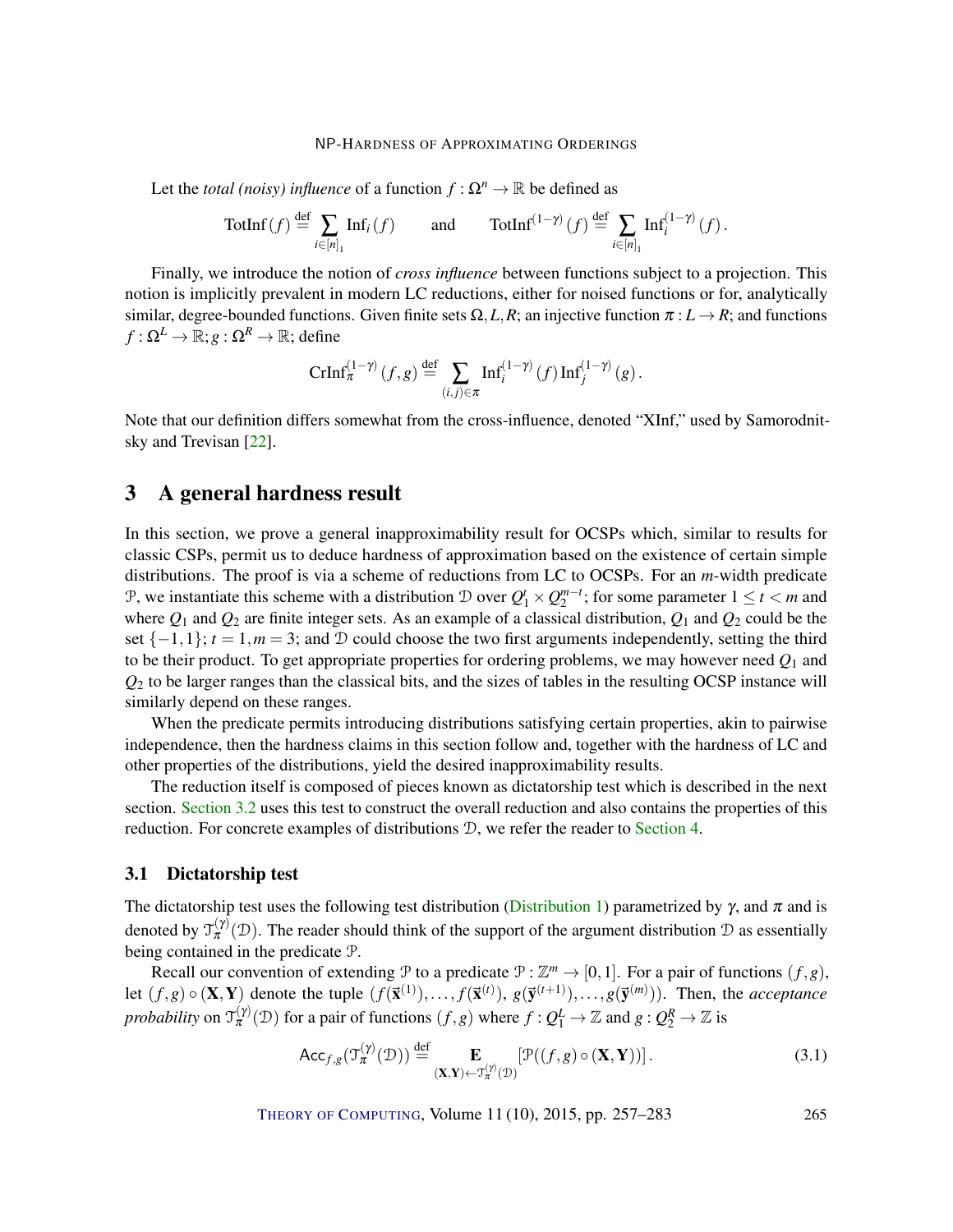| Distribution 1: $\mathfrak{I}_{\pi}^{(\gamma)}(\mathcal{D})$ |                                                                                                                                                                                                                                                                                                                                             |  |  |
|--------------------------------------------------------------|---------------------------------------------------------------------------------------------------------------------------------------------------------------------------------------------------------------------------------------------------------------------------------------------------------------------------------------------|--|--|
| <b>Parameters:</b>                                           | • distribution $\mathcal{D}$ over $\overbrace{Q_1 \times \cdots \times Q_1}^{t} \times \overbrace{Q_2 \times \cdots \times Q_2}^{m-t}$ :                                                                                                                                                                                                    |  |  |
|                                                              | • noise parameter $\gamma > 0$ ;                                                                                                                                                                                                                                                                                                            |  |  |
|                                                              | • projection map $\pi : R \to L$ .                                                                                                                                                                                                                                                                                                          |  |  |
|                                                              | <b>Output:</b> Distribution $\mathcal{T}_{\pi}^{(\gamma)}(\mathcal{D})$ over                                                                                                                                                                                                                                                                |  |  |
|                                                              | $(\vec{\mathbf{x}}^{(1)},\ldots,\vec{\mathbf{x}}^{(t)},\vec{\mathbf{y}}^{(t+1)},\ldots,\vec{\mathbf{y}}^{(m)})\in (Q_1^L\times\cdots\times Q_1^L)\times (Q_2^R\times\cdots\times Q_2^R)$ .                                                                                                                                                  |  |  |
|                                                              | 1. pick a random $ L  \times t$ matrix <b>X</b> over $Q_1$ by letting each row be a sample from $\mathcal{D}_{\leq t}$ , indepen-<br>dently.                                                                                                                                                                                                |  |  |
|                                                              | 2. pick a random $ R  \times (m-t)$ matrix $\mathbf{Y} \stackrel{\text{def}}{=} (\vec{\mathbf{y}}^{(t+1)}, \dots, \vec{\mathbf{y}}^{(m)})$ over $Q_2$ by letting the <i>i</i> <sup>th</sup> row be a<br>sample from $\mathcal{D}_{>t}$ conditioned on $\mathbf{X}_{\pi(i)} = (\mathbf{x}_{\pi(i)}^{(1)}, \dots, \mathbf{x}_{\pi(i)}^{(t)})$ |  |  |
|                                                              | 3. for each entry of <b>X</b> and <b>Y</b> , independently with probability $\gamma$ , replace the entry with a new<br>sample from $Q_1$ and $Q_2$ , resp.                                                                                                                                                                                  |  |  |

4. output  $(X, Y)$ .

This definition is motivated by the overall reduction described in the next section. The distribution is designed so that functions  $(f, g)$  that are dictated by a single coordinate have a high acceptance probability, justifying the name of the test.

**Lemma 3.1.** Let  $f: Q_1^L \to \mathbb{Z}$  and  $g: Q_2^R \to \mathbb{Z}$  be defined by  $g(y) = y_i$  and  $f(x) = x_{\pi(i)}$  for some  $i \in R$ . *Then,*

$$
\mathsf{Acc}_{f,g}(\mathfrak{T}_{\pi}^{(\gamma)}(\mathfrak{D})) \geq \mathop{\mathbf{E}}_{\vec{\mathbf{x}}^{(j)} \sim \mathfrak{D}}[\mathfrak{P}(\mathbf{x})] - \gamma m.
$$

*Proof.* The vector  $(f(\vec{x}^{(1)}),...,f(\vec{x}^{(t)}),g(\vec{y}^{(t+1)}),...,g(\vec{y}^{(m)}))$  simply equals the  $\pi(i)$ <sup>th</sup> row of **X** followed by the *i*<sup>th</sup> row of **Y**. With probability  $(1 - \gamma)^m \ge 1 - \gamma m$  this is a sample from D and is hence accepted by P with probability at least  $\mathbf{E}_{\mathbf{x} \sim \mathcal{D}}[\mathcal{P}(\mathbf{x})] - \gamma m$ .

We prove a partial converse of the above: unless *f* and *g* have influential coordinates *i* and *j* such that  $\pi(j) = i$ , the distribution D can be replaced by a product of two distributions with a negligible loss in the acceptance probability. We define this product distribution below and postpone the analysis to Section 5.2 in order to complete the description of the reduction.

**Definition 3.2.** Given the base distribution  $\mathcal{D}$ , the *decoupled distribution*  $\mathcal{D}^{\perp}$  is obtained by taking independent samples **x** from  $\mathcal{D}_{\leq t}$  and **y** from  $\mathcal{D}_{>t}$ .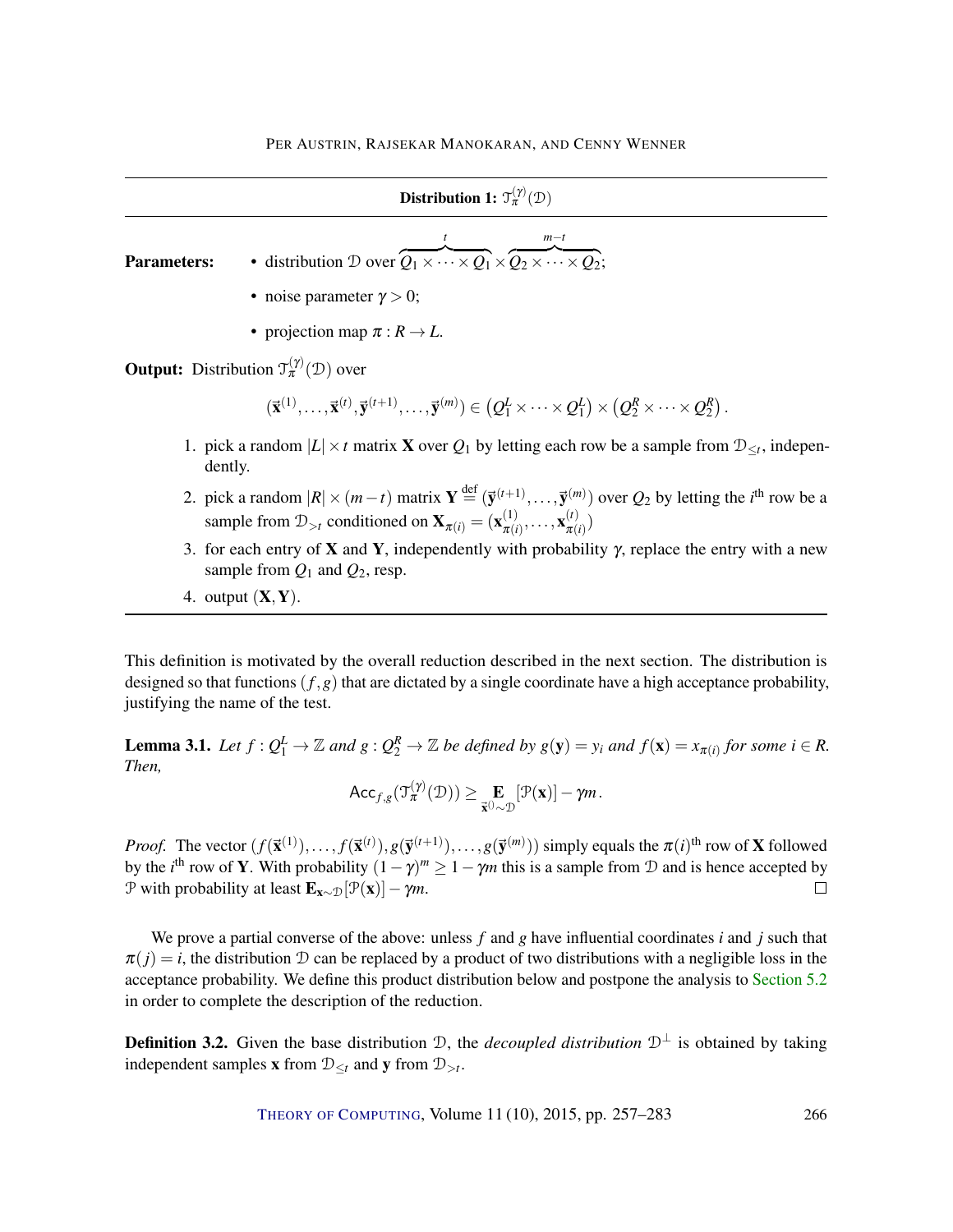**Reduction 2:**  $R_{\mathcal{D},\gamma}^{(\mathcal{P})}$ D,<sup>γ</sup>

**Parameters:** distribution D over  $Q_1^t \times Q_2^{m-t}$  and noise parameter  $\gamma > 0$ .

**Input:** a Label Cover instance  $\mathcal{L} = (U, V, E, L, R, \Pi)$ .

**Output:** a weighted OCSP( $\mathcal{P}$ ) instance  $\mathcal{I} = (\mathcal{X}, \mathcal{C})$  where  $\mathcal{X} = (U \times Q_1^L) \cup (V \times Q_2^R)$ . The distribution of constraints in C is obtained by sampling a random edge  $e = (u, v) \in E$  with projection  $\pi_e$  and  $(\mathbf{X}, \mathbf{Y})$  from  $\mathcal{T}_{\pi_e}^{(\gamma)}$  $\mathcal{L}^{(\gamma)}_{\pi_e}(\mathcal{D})$ ; the constraint is the predicate  $\mathcal P$  applied to the tuple

 $((u, \vec{x}^{(1)}), \ldots, (u, \vec{x}^{(t)}), (v, \vec{y}^{(t+1)}), \ldots, (v, \vec{y}^{(m)}))$ .

## 3.2 Reduction from Label Lover

An assignment to J is seen as a collection of functions,  $\{f_u\}_{u\in U}\cup\{g_v\}_{v\in V}$ , where  $f_u:Q_1^L\to\mathbb{Z}$ ,  $g_v:Q_2^R\to\mathbb{Z}$ and, e. g.,  $f_u(\mathbf{x})$  is identified with the variable  $(u, \mathbf{x})$ . The value of an assignment is

$$
\mathop{\mathbf{E}}_{\substack{\mathbf{e}=(\mathbf{u},\mathbf{v})\in E;\\ (\mathbf{X},\mathbf{Y})\in \mathcal{T}_{\pi_{\mathbf{e}}}^{(\gamma)}(\mathcal{D}))}} \mathcal{P}\left((f_{\mathbf{u}},g_{\mathbf{v}})\circ(\mathbf{X},\mathbf{Y})\right) = \mathop{\mathbf{E}}_{\mathbf{e}=(\mathbf{u},\mathbf{v})\in E}[\text{Acc}_{f_{\mathbf{u}},g_{\mathbf{v}}}(\mathcal{T}_{\pi_{\mathbf{e}}}^{(\gamma)}(\mathcal{D}))].
$$

Lemma 3.1 now implies that if  $\mathcal L$  is satisfiable, then the value of the output instance is also high.

**Lemma 3.3.** If  $\lambda$  is a labeling of  $\mathcal L$  satisfying a fraction c of its constraints, then the ordering assignment  $f_u(\mathbf{x}) = x_{\pmb{\lambda}(u)}, \, g_v(\mathbf{y}) = y_{\pmb{\lambda}(v)}$  satisfies at least a fraction

$$
c \cdot \left(\mathop{\mathbf{E}}_{\mathbf{x}\sim\mathcal{D}}[\mathcal{P}(\mathbf{x})] - \gamma m\right)
$$

*of the constraints of*  $R_{\mathcal{D},\gamma}^{(\mathcal{P})}$  $\binom{\mathcal{P}}{\mathcal{D}, \gamma}$ (L). In particular, there is an ordering of  $R_{\mathcal{D}, \gamma}^{(\mathcal{P})}$  $\mathcal{D}_{\mathcal{D},\gamma}^{(\mathcal{P})}(\mathcal{L})$  which does not depend on  $\mathcal D$ *and attains a value*

$$
\mathsf{val}(\mathcal{L}) \cdot \left( \mathop{\mathbf{E}}_{\mathbf{x} \sim \mathcal{D}} [\mathcal{P}(\mathbf{x})] - \gamma m \right).
$$

On the other hand, we also extend the decoupling property of the dictatorship test to the instance output when val $(\mathcal{L})$  is small. This is the technical core of the paper and is proven in Section 5, more specifically via Lemma 5.9.

**Theorem 3.4.** *Suppose that*  $\mathcal{D}$  *over*  $Q_1^t \times Q_2^{m-t}$  *satisfies the following properties:* 

- *•* D *has uniform marginals;*
- *for every*  $i > t$ ,  $\mathcal{D}_i$  *is independent of*  $\mathcal{D}_{\leq t}$ *.*

*Then, for every*  $\varepsilon > 0$  *and*  $\gamma > 0$  *there exists*  $\varepsilon_{LC} > 0$  *such that if* val $(\mathcal{L}) \leq \varepsilon_{LC}$  *then for every assignment*  $A = \{f_u\}_{u \in U} \cup \{g_v\}_{v \in V}$  *to* J *it holds that* 

$$
\mathsf{val}(A; R^{(\mathcal{P})}_{\mathcal{D}, \gamma}(\mathcal{L})) \leq \mathsf{val}(A; R^{(\mathcal{P})}_{\mathcal{D}^\perp, \gamma}(\mathcal{L})) + \varepsilon\,.
$$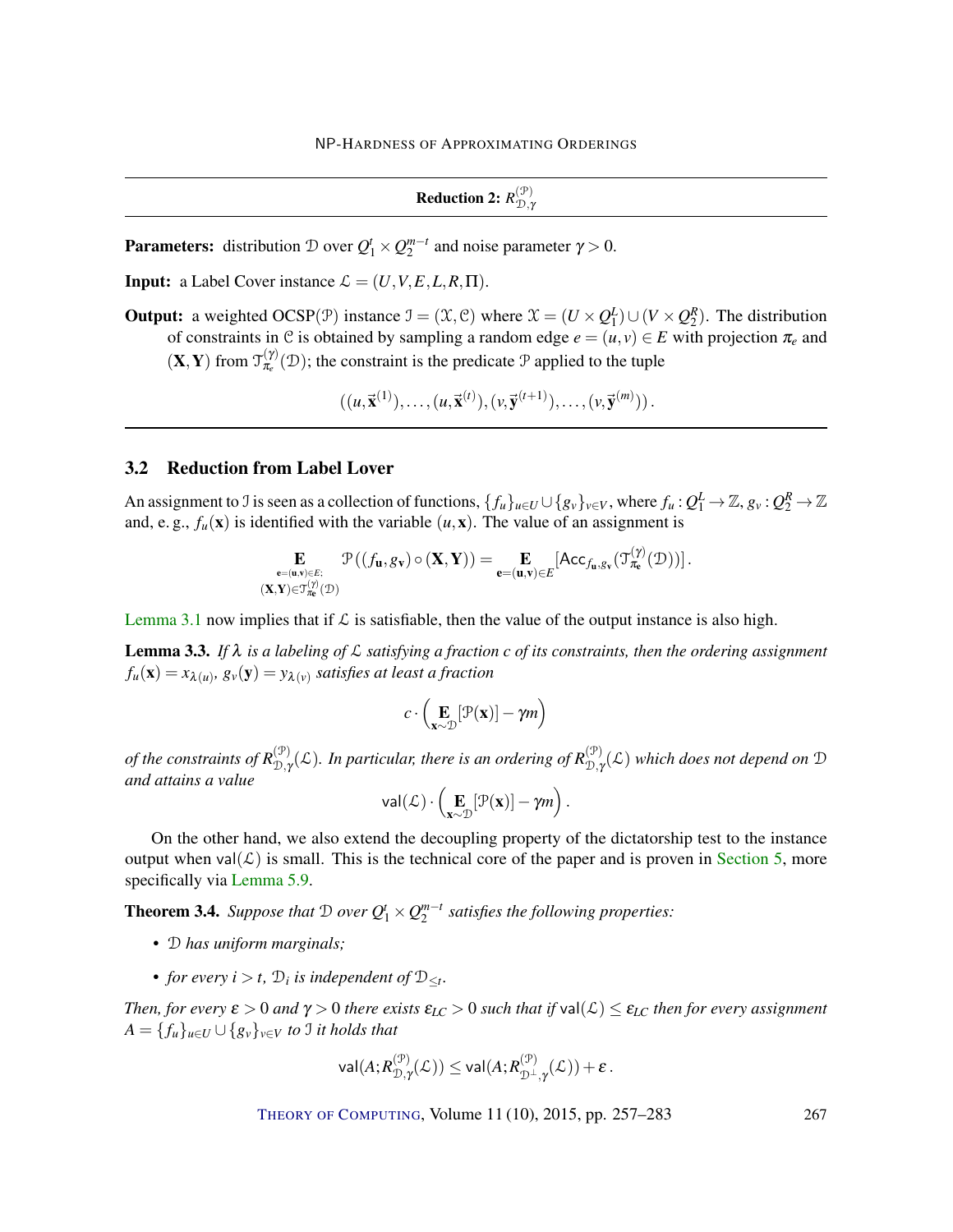*In particular,*

$$
\mathsf{val}(R_{\mathcal{D}, \gamma}^{(\mathcal{P})}(\mathcal{L})) \leq \mathsf{val}(R_{\mathcal{D}^{\perp}, \gamma}^{(\mathcal{P})}(\mathcal{L})) + \varepsilon\,.
$$

# 4 Applications of the general result

In this section, we prove the inapproximability of MAX BTW, MAX NBTW, and MAX 2*t*-SO, using the general hardness result of Section 3. We also present a gadget reduction from MAX NBTW to MAS.

#### 4.1 Hardness of MAXIMUM BETWEENNESS

For  $q \in \mathbb{Z}^{\geq 1}$ , define the distribution D over  $\{-1,q\} \times [q] \times [q]$  by picking  $\mathbf{x}_1 \sim \{-1,q\}$ ,  $\mathbf{y}_2 \sim [q]$ , and

$$
y_3 = \begin{cases} y_2 + 1 \text{ mod } q & \text{if } x_1 = q, \\ y_2 - 1 \text{ mod } q & \text{if } x_1 = -1. \end{cases}
$$

The way to think of this distribution is that  $x_1$  will always take on either the smallest or the largest value which in turn dictates whether  $y_3$  should be smaller or greater than  $y_2$  in order to satisfy BTW, which will be satisfied when drawn as above except perhaps the unlikely  $y_2 \in \{0, q-1\}$ .

**Proposition 4.1.** *Let*  $(x_1, y_2, y_3) \sim \mathcal{D}$ *. Then the following holds:* 

- *1.* D *has uniform marginals.*
- *2.* y<sup>2</sup> *and* y<sup>3</sup> *are separately independent of* x*.*
- *3.*  $(y_2, y_3)$  *has the same distribution as*  $(y_3, y_2)$ *.*
- *4.*  $\mathbf{E}_{\mathbf{x}_1, \mathbf{y}_2, \mathbf{y}_3 \sim D}[\text{BTW}(\mathbf{x}_1, \mathbf{y}_2, \mathbf{y}_3)] \ge 1 1/q.$

Let  $\gamma > 0$  be a noise parameter and  $\mathcal{D}^{\perp}$  be the decoupled distribution of D which draws the first coordinate independently of the remaining. Consider applying Reduction 2 to a given LC instance  $\mathcal L$  with test distributions  $\mathcal{D}$  and  $\mathcal{D}^{\perp}$ , obtaining MAX BTW instances

$$
\mathfrak{I} = R_{\mathcal{D}, \gamma}^{\text{BTW}}(\mathcal{L}) \quad \text{and} \quad \mathfrak{I}^{\perp} = R_{\mathcal{D}^{\perp}, \gamma}^{\text{BTW}}(\mathcal{L}).
$$

**Lemma 4.2** (Completeness). *If* val(*L*) = 1*, then* val(*J*) ≥ 1 − 1/*q* − 3γ.

*Proof.* This is an immediate corollary of Lemma 3.3 and Proposition 4.1.

**Lemma 4.3** (Soundness). *For every*  $\varepsilon > 0$ ,  $\gamma > 0$ , *q, there is an*  $\varepsilon_{LC} > 0$  *such that if* val( $\mathcal{L}$ )  $\leq \varepsilon_{LC}$ *, then* val $(\mathcal{I}) \leq 1/2 + \varepsilon$ .

*Proof.* We note that the first two items of Proposition 4.1 asserts that D satisfies the conditions of Theorem 3.4 and it suffices to show val $(1^{\perp}) \le 1/2$ . Let  $\{f_u: \{0,1\}^L \to \mathbb{Z}\}_{u \in U}, \{g_v: [q]^R \to \mathbb{Z}\}_{v \in V}$  be

THEORY OF COMPUTING, Volume 11 (10), 2015, pp. 257–283 268

 $\Box$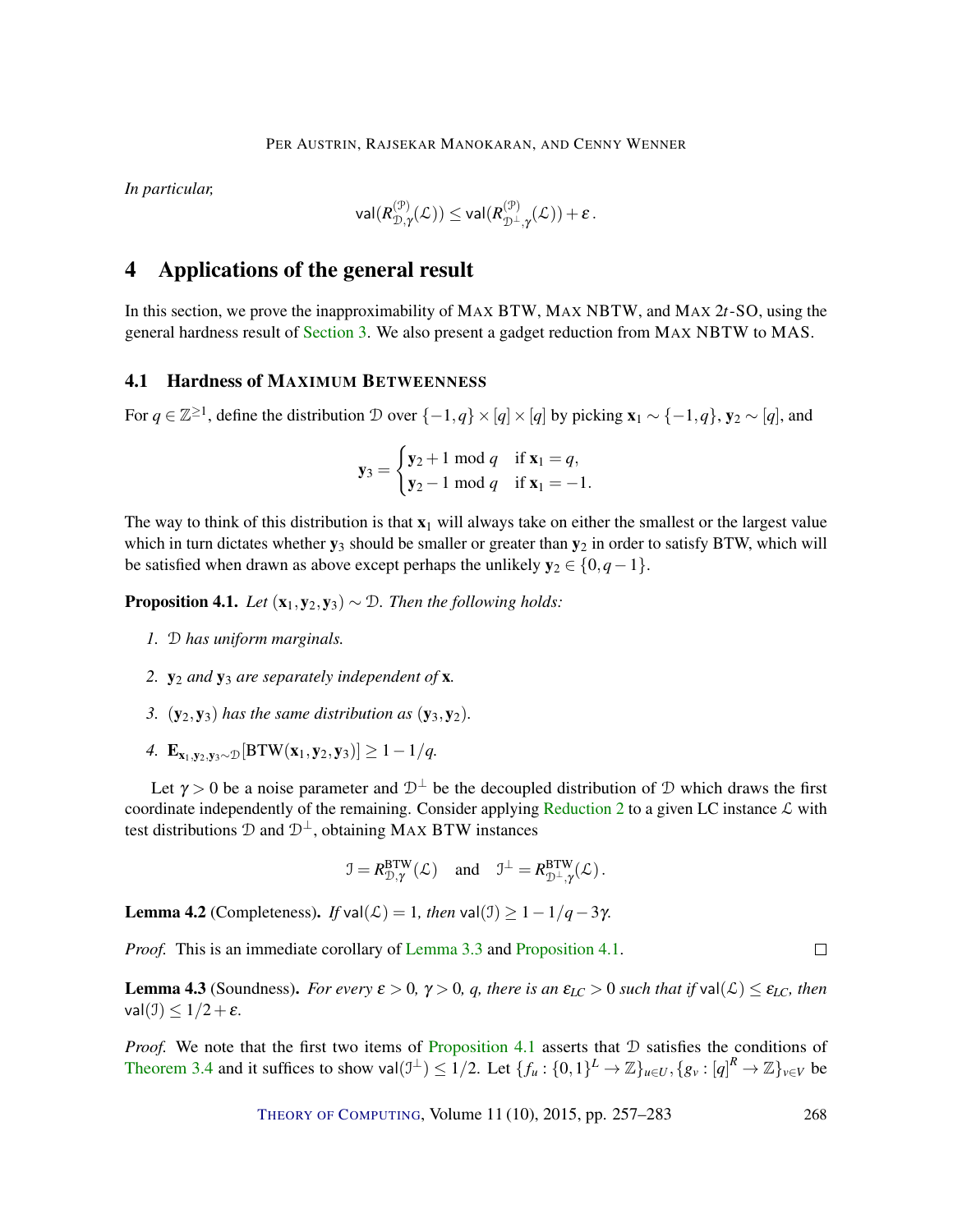an arbitrary assignment to  $\mathcal{I}^{\perp}$ . Fix an LC edge  $\{u, v\}$  with projection  $\pi$  and consider the mean value of constraints produced for this edge by the construction:

$$
\mathbf{E}_{\vec{\mathbf{x}}^{(1)},\mathbf{y}^{(2)},\mathbf{y}^{(3)} \leftarrow \mathcal{T}_{\pi}^{(\gamma)}(\mathcal{D}^{\perp})} \left[ \mathbf{BTW}\left(f_u(\vec{\mathbf{x}}^{(1)}), g_v(\vec{\mathbf{y}}^{(2)}), g_v(\vec{\mathbf{y}}^{(3)})\right) \right]. \tag{4.1}
$$

As noted in Proposition 4.1,  $(\vec{y}^{(2)}, \vec{y}^{(3)})$  has the same distribution as  $(\vec{y}^{(3)}, \vec{y}^{(2)})$  when drawn from D. Consequently, when drawing arguments from the decoupled test distribution, the probability of a specific outcome  $(\mathbf{x}^{(1)}, \mathbf{y}^{(2)}, \mathbf{y}^{(3)})$  equals the probability of  $(\mathbf{x}^{(1)}, \mathbf{y}^{(3)}, \mathbf{y}^{(2)})$ . For strict orderings, possibly having broken ties, at most one of the two can satisfy the predicate BTW. Thus, the expression in  $(4.1)$ , and in effect val $(\mathcal{I}^{\perp})$ , is bounded by 1/2.  $\Box$ 

Theorem 1.2 is now an immediate corollary of Lemmas 4.2 and 4.3, taking  $q = \lfloor 2/\varepsilon \rfloor$  and  $\gamma = \varepsilon/6$ .

## 4.2 Hardness of MAXIMUM NON-BETWEENNESS

For an implicit parameter *q*, define a distribution  $D$  over  $[q]^3$  by picking  $\mathbf{x}_1, \mathbf{y}_2 \sim [q]$  and setting  $\mathbf{y}_3 =$  $\mathbf{x}_1 + \mathbf{y}_2 \mod q$ .

Proposition 4.4. *The distribution* D *satisfies the following:*

- *1.* D *is pairwise independent with uniform marginals,*
- 2. *and*  $\mathbf{E}_{\mathbf{x}_1, \mathbf{x}_2, \mathbf{x}_3 \sim D}$  [NBTW( $\mathbf{x}_1, \mathbf{y}_2, \mathbf{y}_3$ )] ≥ 1 − 3/*q*.

A straightforward application of the general inapproximability with  $t = 1$  shows that  $x_1$  is decoupled from  $y_2$  and  $y_3$  unless val $(\mathcal{L})$  is large. Furthermore, pairwise independence implies that the decoupled distribution is simply the uniform distribution over  $[q]^3$ . However, this does not suffice to prove approximation resistance and in fact the value could be greater than 2/3. To see this, note that if  $\{f_u\}_{u\in U}$ ,  $\{g_v\}_{v\in V}$ is an ordering of the instance from the reduction, then the first coordinate of every NBTW constraint is a variable of the form  $f_u(\cdot)$  while the rest are  $g_v(\cdot)$ . Thus, ordering the  $f_u(\cdot)$  variables in the middle and randomly ordering  $g_y(\cdot)$  on both sides satisfies a fraction 3/4 of the constraints.

To remedy this issue and prove approximation resistance, we permute  $D$  by swapping the last coordinate with each of the remaining coordinates and overlay the instances obtained by the reduction using these respective distributions. More specifically, for  $1 \le j \le 3$ , define  $\mathcal{D}^{(j)}$  as the distribution over  $[q]^3$  obtained by first sampling from  $\mathcal D$  and then swapping the  $j^{\text{th}}$  and third coordinate, i.e., the *j*<sup>th</sup> coordinate is the sum of the other two which are picked independently at random. Similarly, define NBTW<sup> $(j)$ </sup> as the ordering predicate which is true if the  $j<sup>th</sup>$  argument does not lie between the other two, e. g., NBT $W^{(3)}$  = NBTW.

As in the previous section, take an LC instance  $\mathcal L$  and consider applying Reduction 2 to  $\mathcal L$  with the distributions  $\{\mathcal{D}^{(j)}\}_{j=1}^3$ , and write

$$
\mathfrak{I}^{(j)} = R_{\mathfrak{D}^{(j)}, \gamma}^{\text{NBTW}^{(j)}}(\mathcal{L})\,.
$$

Similarly let

$$
\mathfrak{I}^{\perp \, (j)} = R^{\mathrm{NBTW}^{(j)}}_{\mathfrak{D}^{\perp \, (j)}, \gamma} (\mathcal{L})
$$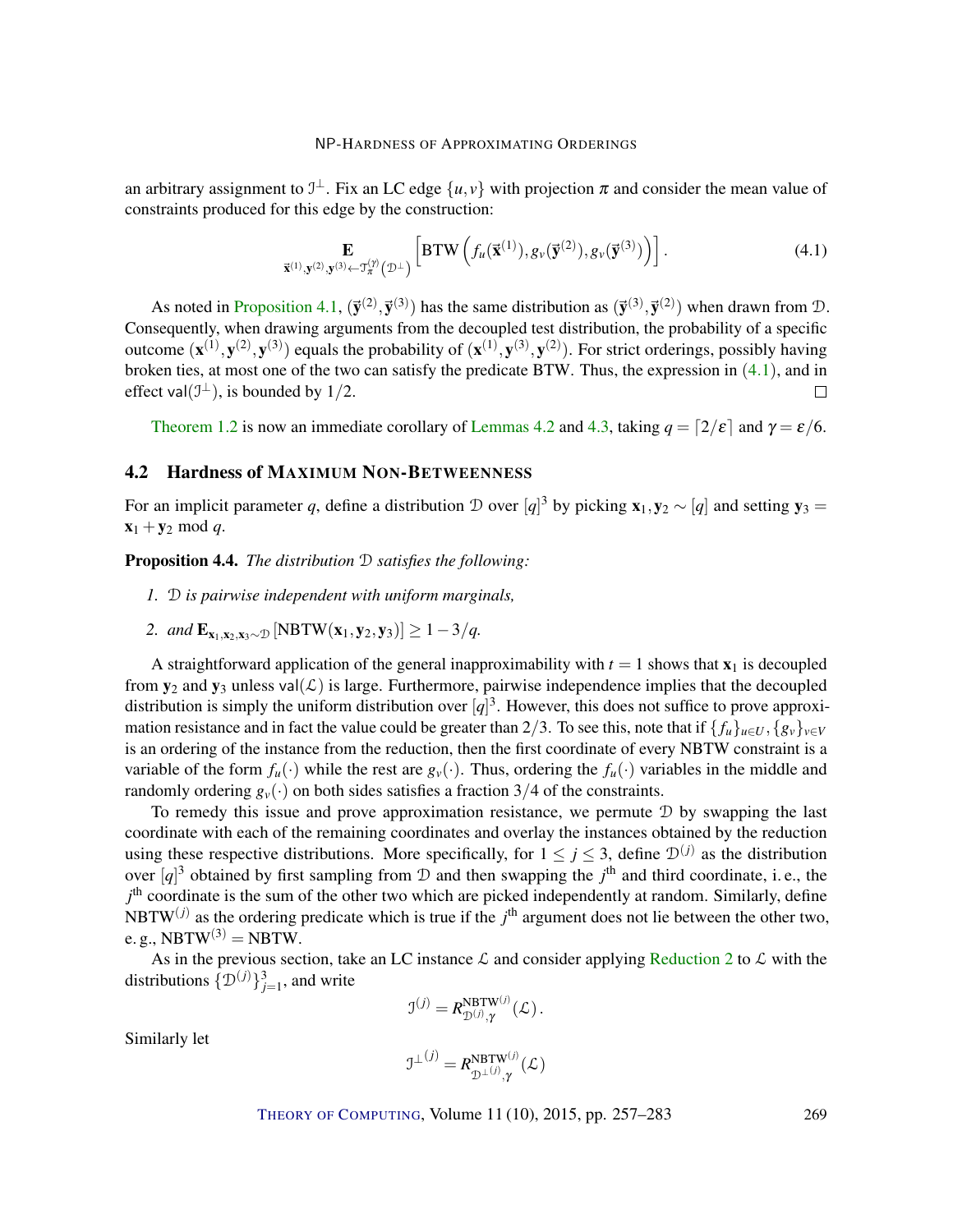be the corresponding decoupled instances.

As the distributions  $\mathcal{D}^{(j)}$  are over the same domain  $[q]^3$ , the instances  $\mathcal{I}^{(1)}, \mathcal{I}^{(2)}, \mathcal{I}^{(3)}$  are over the same variables. We define a new instance I over the same variables as the "sum"

$$
\frac{1}{3}\sum_{j\in[3]}{\mathfrak I}^{(j)}\,,
$$

defined by taking all constraints in  $\mathfrak{I}^{(1)}, \mathfrak{I}^{(2)}, \mathfrak{I}^{(3)}$  with multiplicities and normalizing their weights by  $1/3$ . In other words, up to noise, we have an acceptance probability of

$$
\mathbf{E}\left[\frac{2}{3}\text{NBTW}(f^{\mathbf{u}}(\mathbf{x}),g^{\mathbf{v}}(\mathbf{y}),g^{\mathbf{v}}(\mathbf{x}^{\pi}+_{q}\mathbf{y}))+\frac{1}{3}\text{NBTW}(g^{\mathbf{v}}(\mathbf{y}),g^{\mathbf{v}}(\mathbf{x}^{\pi}-_{q}\mathbf{y}),f^{\mathbf{u}}(\mathbf{x}))\right].
$$

**Lemma 4.5** (Completeness). *If* val( $\mathcal{L}$ ) = 1*, then* val( $\mathcal{I}$ ) ≥ 1 − 3/*q* − 3γ.

*Proof.* This is an immediate corollary of Lemma 3.3 and Proposition 4.4.

**Lemma 4.6** (Soundness). *For every*  $\varepsilon > 0$ ,  $\gamma > 0$ , *q, there is an*  $\varepsilon_{LC} > 0$  *such that if* val $(\mathcal{L}) \leq \varepsilon_{LC}$ *, then* val $(\mathcal{I}) \leq 2/3 + \varepsilon$ .

*Proof.* Again our goal is to use Theorem 3.4 and we start by bounding val $(\mathcal{I}^{\perp})$ . To do this, note that the decoupled distributions  $\{D^{\perp (j)}\}_j$  are in fact the uniform distributions over  $[q]^3$  and in particular do not depend on *j*. This means that the distributions of variables which NBTW<sup>(*j*)</sup> is applied to in  $J^{\perp(j)}$ is independent of *j*, e.g., if  $J^{\perp (1)}$  contains the constraint NBTW<sup>(1)</sup>( $z_1$ , $z_2$ , $z_3$ ) with weight *w* then  $J^{\perp (2)}$ contains the constraint NBTW<sup>(2)</sup>( $z_1$ , $z_2$ , $z_3$ ) with the same weight. In other words,  $\mathfrak{I}^{\perp}$  can be thought of as having constraints of the form

$$
\mathbf{E}\left[\text{NBTW}^{(j)}(z_1,z_2,z_3)\right].
$$

It is readily verified that

$$
\mathbf{E}_{j}\left[\text{NBTW}^{(j)}(a,b,c)\right] \leq \frac{2}{3}
$$

for every  $a, b, c$ .

Getting back to the main task of bounding val $(1)$ , fix an arbitrary assignment

$$
A = \{f_u : [q]^L \to \mathbb{Z}\}_{u \in U} \cup \{g_v : [q]^R \to \mathbb{Z}\}_{v \in V}
$$

of J. By Theorem 3.4,  $\mathsf{val}(A; \mathcal{I}^{(j)}) \leq \mathsf{val}(A; \mathcal{I}^{\perp(j)}) + \varepsilon$  for  $j \in [3]$ . It follows that  $\mathsf{val}(A; \mathcal{I}) \leq \mathsf{val}(A; \mathcal{I}^{\perp}) + \varepsilon$ and therefore, since *A* was arbitrary, it holds that  $val(\mathcal{I}) \le val(\mathcal{I}^{\perp}) + \varepsilon \le 2/3 + \varepsilon$ , as desired.  $\Box$ 

 $\Box$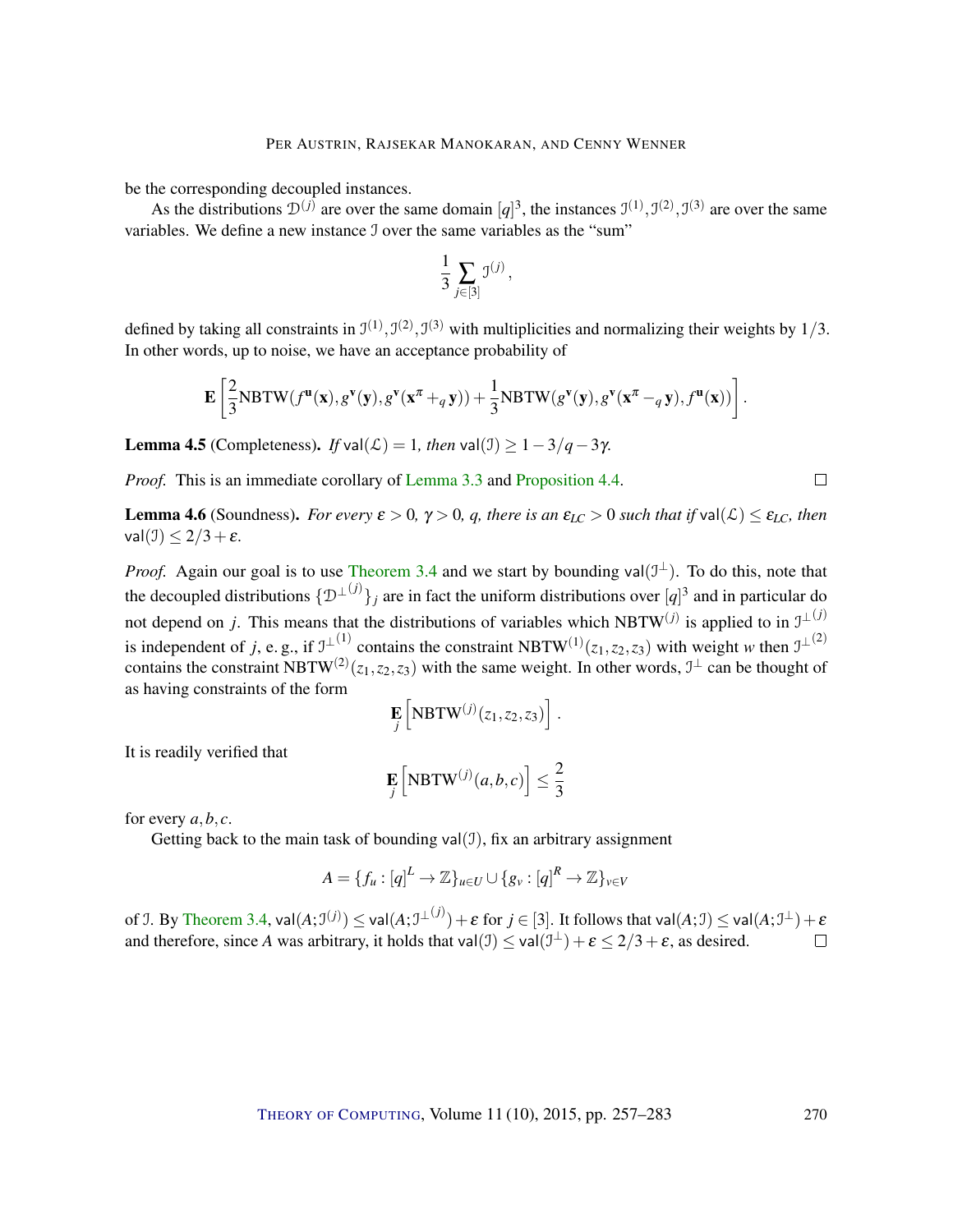## 4.3 Hardness of MAXIMUM ACYCLIC SUBGRAPH

The inapproximability of MAS is via a simple gadget reduction from MAX NBTW. We claim the following properties of the directed graph shown in Fig. 2, defined formally as follows.

**Definition 4.7.** Define the MAS gadget *H* from a constraint NBTW( $x, y, z$ ) with auxiliary variables  $\{a,b\}$  as the directed graph  $H \stackrel{\text{def}}{=} (V,A)$  where  $V =$  ${x, y, z, a, b}$  and *A* consists of the walk

$$
b \to x \to a \to z \to b \to y \to a.
$$

Lemma 4.8. *Consider an ordering* O *of x, y, z. Then,*

- *1. if* NBTW $(O(x), O(y), O(z)) = 1$ *, then* max<sub>O'</sub> val $(O';H) = 5/6$  *where the* max *is over all extensions*  $\mathcal{O}' : V \to \mathbb{Z}$  *of*  $\mathcal{O}$  *to*  $V$ *.*
- 2. *if*  $NBTW(0(x), 0(y), 0(z)) = 0$ *, then*  $max_0$ ' val $(0';H) = 4/6$  where the max *is over all extensions*  $\mathcal{O}'$  *of*  $\mathcal{O}$  *to*  $V$ *.*

*Proof.* To find the value of the gadget *H*, we individually consider the optimal placement of *a* and *b* relative *x*, *y*, and *z*. There are three edges in which the respective variables appear: *a* appears in  $(x, a)$ ,  $(y, a)$  and  $(a, z)$ ; while *b* appears in  $(z, b)$ ,  $(b, x)$ , and  $(b, y)$ .

From this, we gather that two out of the three respective constraints can always be satisfied by placing *a* after *x*, *y*,*z* and similarly placing *b* before *x*, *y*,*z*. We also see that all three constraints involving *a* can be satisfied if and only if *z* comes after both *x* and *y*. Similarly, satisfying all three constraints involving *b* is possible if and only if *z* is ordered before both *x* and *y*. From this, one concludes that if NBTW( $x, y, z$ ) = 1, i. e., if *z* comes first or last, then we can satisfy five out of the six constraints, whereas if *z* is the middle element of O, we can satisfy only four out of the six constraints.  $\Box$ 

The proof of Theorem 1.1 is now a routine application of the MAS gadget.

*Proof of Theorem 1.1.* Given an instance I of MAX NBTW, construct a directed graph *G* by replacing each constraint NBTW( $x, y, z$ ) of J with a MAS gadget *H*, identifying  $x, y, z$  with the vertices  $x, y, z$  of *H* and using two new vertices  $a$ ,  $b$  for each constraint of J. By Lemma 4.8, it follows that

$$
\mathsf{val}(G) = \frac{5}{6}\mathsf{val}(\mathcal{I}) + \frac{4}{6}(1 - \mathsf{val}(\mathcal{I})).
$$

By Theorem 1.3, it is NP-hard to distinguish between val(J)  $> 1 - \varepsilon$  and val(J)  $< 2/3 + \varepsilon$  for every  $\varepsilon > 0$ , implying that it is NP-hard to distinguish val $(G) \ge 5/6 - \varepsilon/6$  from val $(G) \le 7/9 + \varepsilon/6$ , providing a hardness gap of

$$
\frac{7/9}{5/6} + \varepsilon' = 14/15 + \varepsilon'.
$$



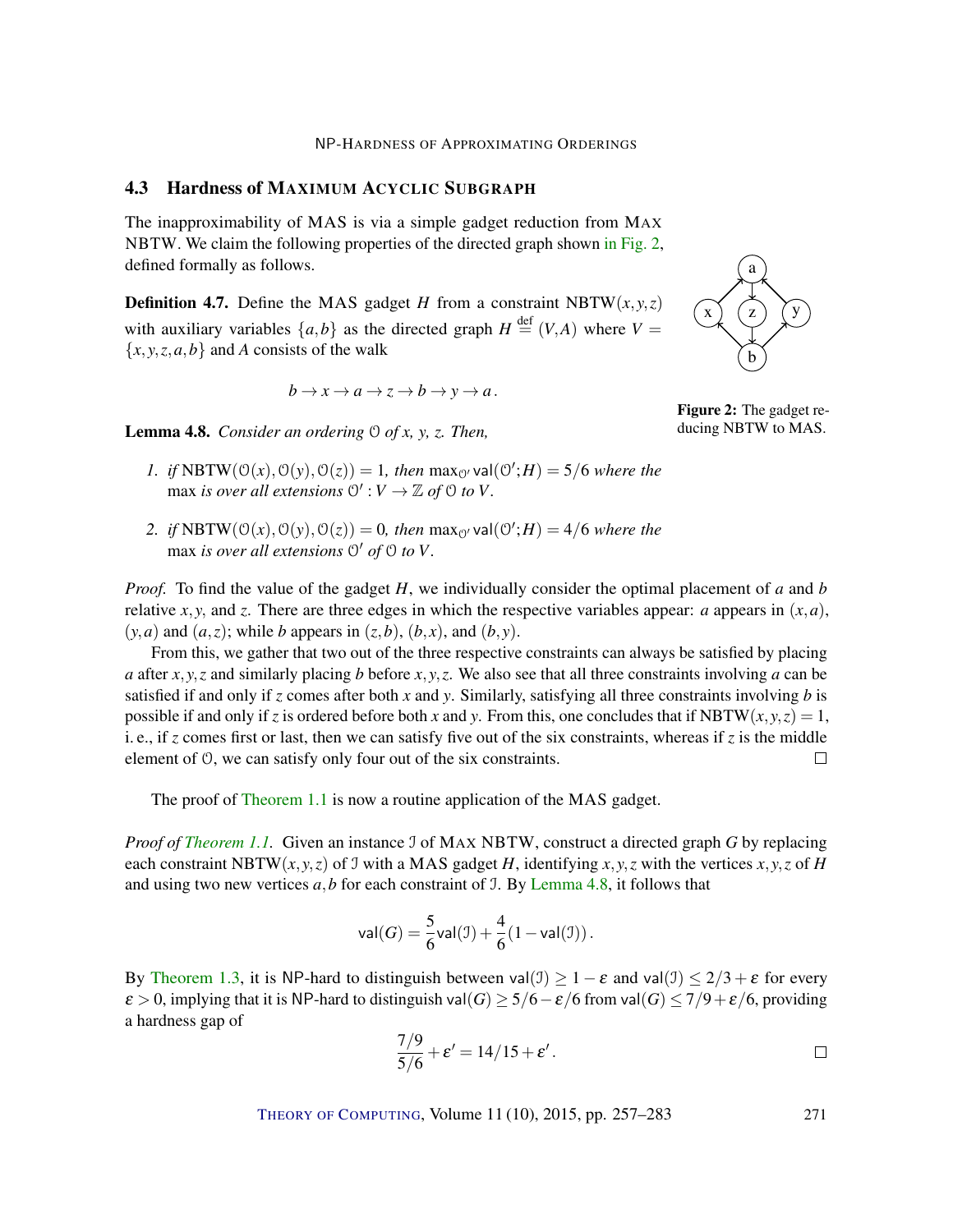PER AUSTRIN, RAJSEKAR MANOKARAN, AND CENNY WENNER

## 4.4 Hardness of MAXIMUM 2*t*-SAME ORDER

We establish the hardness of MAX 2*t*-SO, Theorem 1.4, via the approximation resistance of the relatively sparse predicate 2*t*-SO. The proof is similar to the that of MAX BTW in Section 4.1. Let  $q_1 < q_2$  be integer parameters and define the base distribution  $D$  over  $[q_1]^t \times [q_2]^t$  as follows: draw  $\mathbf{x}_1, \ldots, \mathbf{x}_t$  uniformly at random from [ $q_1$ ], draw **z** uniformly at random from [ $q_2$ ], and for  $1 \le j \le t$  set  $\mathbf{y}_j = \mathbf{x}_j + \mathbf{z} \mod q_2$ . The distribution of  $(\mathbf{x}_1, \dots, \mathbf{x}_t, \mathbf{y}_1, \dots, \mathbf{y}_t)$  defines D. For a permutation  $\vec{\sigma} \in S_t$ , let  $\mathbf{1}_{\sigma}(\cdot)$  be the ordering predicate which is 1 on  $\vec{\sigma}$  and 0 on all other inputs.

Proposition 4.9. D *satisfies the following properties.*

- *1.* D *has uniform marginals.*
- 2. For every  $i > t$ ,  $\mathcal{D}_i$  is independent of  $\mathcal{D}_{\leq t}$ .
- 3. For every  $\vec{\sigma} \in S_t$ ,  $\mathbf{E}[\mathbf{1}_{\sigma}(\mathbf{x}_1,\ldots,\mathbf{x}_t)] = \mathbf{E}[\mathbf{1}_{\sigma}(\mathbf{y}_{t+1},\ldots,\mathbf{y}_m)] = 1/t!$ .

4. 
$$
\underset{\mathbf{x}_1,\ldots,\mathbf{x}_t,\mathbf{y}_{t+1},\ldots,\mathbf{y}_m\sim\mathcal{D}}{\mathbf{E}}\left[2t\cdot\mathrm{SO}(\mathbf{x}_1,\ldots,\mathbf{x}_t,\mathbf{y}_{t+1},\ldots,\mathbf{y}_m)\right]\geq 1-\frac{t^2}{2q_1}-\frac{q_1}{q_2}.
$$

*Proof.* The first three properties are immediate from the construction and recalling the extension of predicates to non-unique values. For the last property, note that  $2t$ -SO( $x_1, \ldots, x_t, y_{t+1}, \ldots, y_m$ ) = 1 if  $\mathbf{x}_1,\ldots,\mathbf{x}_t$  are distinct and  $\mathbf{z} < q_2 - q_1$ . The former event occurs with probability at least  $1-t^2/(2q_1)$  and the latter independently with probability at least  $1-q_1/q_2$ ; a union bound implies the claim.  $\Box$ 

As in the proof of Theorem 1.2, let  $\gamma$  be some noise parameter, take an LC instance  $\mathcal{L}$ , and let

$$
\mathcal{I} = R_{\mathcal{D}, \gamma}^{2t\text{-SO}}(\mathcal{L}) \text{ and } \mathcal{I}^{\perp} = R_{\mathcal{D}^{\perp}, \gamma}^{2t\text{-SO}}(\mathcal{L})
$$

be the respective instances produced by Reduction 2 using the base distribution  $D$  and the decoupled version  $\mathcal{D}^{\perp}$ .

The following lemma is an immediate corollary of Lemma 3.3, Proposition 4.9, and Item 4.

**Lemma 4.10** (Completeness). If 
$$
\text{val}(\mathcal{L}) = 1
$$
, then  $\text{val}(\mathcal{I}) \ge 1 - \frac{t^2}{2q_1} - \frac{q_1}{q_2} - 2t\gamma$ .

For the soundness, we have the following.

**Lemma 4.11** (Soundness). *For every*  $\varepsilon > 0$ ,  $\gamma > 0$ , and  $1 \le q_1 \le q_2$ , there is an  $\varepsilon_{LC} > 0$  such that if  $val(\mathcal{L}) \leq \varepsilon_{LC}$ *, then*  $val(I) \leq 1/t! + \varepsilon$ *.* 

*Proof.* As in the proof of Lemma 4.3, it suffices to prove that val $(\mathcal{I}^{\perp}) \leq 1/t!$ . Let  $\{f_u : [q_1]^L \to \mathbb{Z}\}_{u \in U}$ ,  ${g_y : [q_2]^R \to \mathbb{Z}}_{y \in V}$  be an arbitrary assignment to  $\mathbb{I}^{\perp}$ . Set  $m = 2t$ . Fix an arbitrary edge  ${u, v}$  of  $\mathcal{L}$  with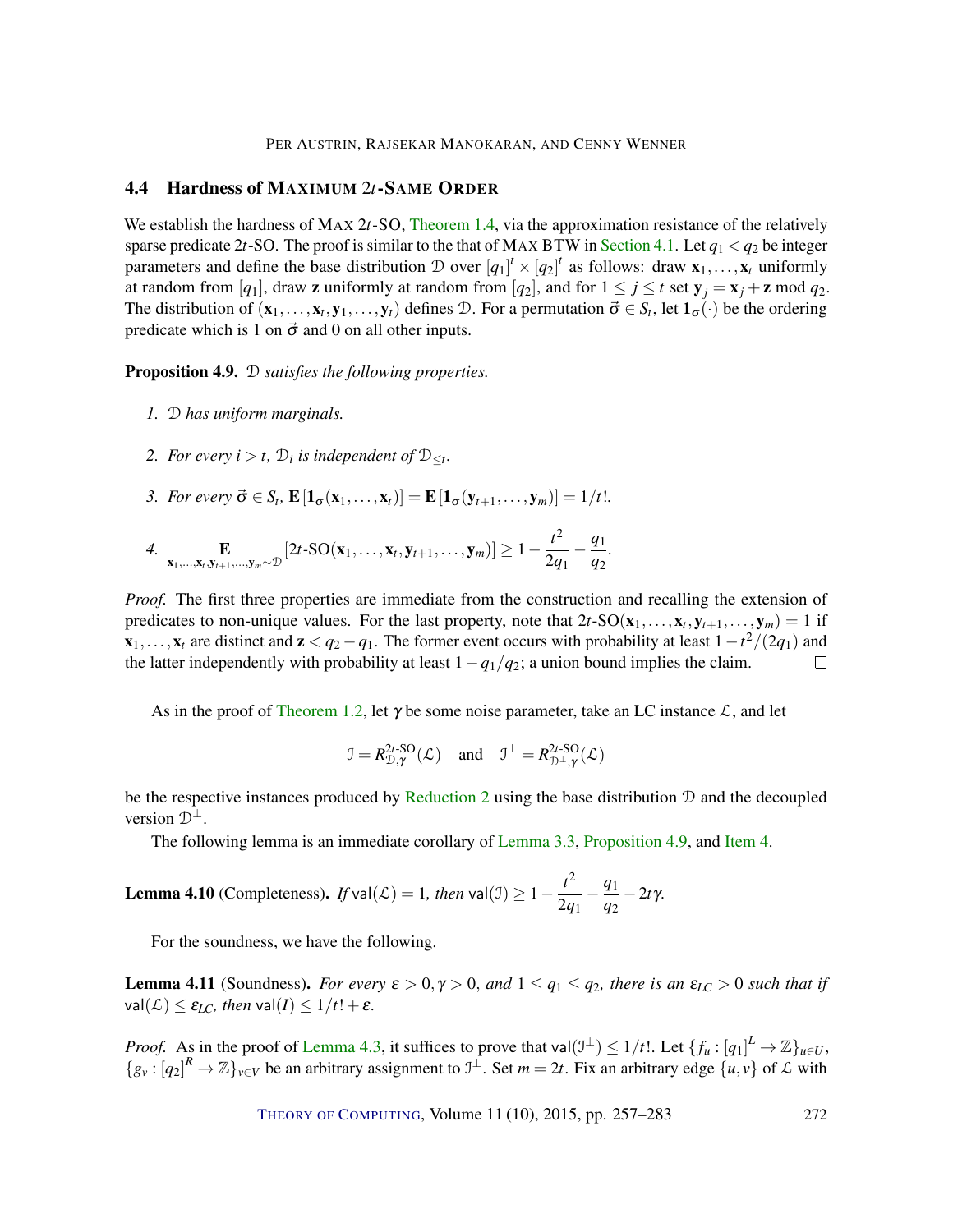projection  $\pi$ . The value of constraints corresponding to  $\{u, v\}$  satisfied by the assignment is

$$
\mathbf{E}_{(\mathbf{X},\mathbf{Y})\in\mathcal{T}_{\pi}^{(\gamma)}(\mathcal{D}^{\perp})}\left[2t\text{-SO}(f_{u}(\mathbf{\vec{x}}^{(1)}),\ldots,f_{u}(\mathbf{\vec{x}}^{(t)}),g_{v}(\mathbf{\vec{y}}^{(t+1)}),\ldots,g_{v}(\mathbf{\vec{y}}^{(2t)}))\right]
$$
\n
$$
=\sum_{\vec{\sigma}\in S_{t}}\mathbf{E}_{(\mathbf{X},\mathbf{Y})\in\mathcal{T}_{\pi}^{(\gamma)}(\mathcal{D}^{\perp})}\left[\mathbf{1}_{\vec{\sigma}}\left(f_{u}(\mathbf{\vec{x}}^{(1)}),\ldots,f_{u}(\mathbf{\vec{x}}^{(t)})\right)\mathbf{1}_{\vec{\sigma}}\left(g_{v}(\mathbf{\vec{y}}^{(t+1)}),\ldots,g_{v}(\mathbf{\vec{y}}^{(2t)})\right)\right]
$$
\n
$$
=\sum_{\vec{\sigma}\in S_{t}}\mathbf{E}_{\vec{\sigma}\in S_{t}}\mathbf{E}_{\vec{\sigma}\in\mathcal{T}_{\pi}^{(\gamma)}(\mathcal{D}^{\perp})}\left[\mathbf{1}_{\vec{\sigma}}\left(f_{u}(\mathbf{\vec{x}}^{(1)}),\ldots,f_{u}(\mathbf{\vec{x}}^{(t)})\right)\right]_{\mathcal{T}_{\pi}^{(\gamma)}(\mathcal{D}^{\perp})}\left[\mathbf{1}_{\vec{\sigma}}\left(g_{v}(\mathbf{\vec{y}}^{(t+1)}),\ldots,g_{v}(\mathbf{\vec{y}}^{(2t)})\right)\right]
$$
\n
$$
=1/t!,
$$

where the penultimate step uses the independence of  $X$  and  $Y$  in the decoupled distribution, and the final step uses Item 3 of Proposition 4.9.  $\Box$ 

Theorem 1.4 is a corollary of Lemmas 4.10 and 4.11, taking, e. g.,

$$
q_1 = \left\lceil \frac{2t^2}{\varepsilon} \right\rceil
$$
,  $q_2 = \left\lceil \frac{2q_1}{\varepsilon} \right\rceil$ , and  $\gamma = \frac{\varepsilon}{8t}$ .

# 5 Analysis of the reduction

In this section we prove Theorem 3.4 which bounds the value of the instance generated by the reduction in terms of the decoupled distribution. Throughout, we fix an LC instance  $\mathcal{L}$ , a predicate  $\mathcal{P}$ , an OCSP instance J obtained by the procedure  $R_{\text{D}_1}^{(\mathcal{P})}$  $\mathcal{D}_{\mathcal{D},\gamma}^{(\mathcal{P})}$  for a distribution  $\mathcal D$  and noise-parameter  $\gamma$ , and finally an assignment  $A = \{f_u\}_{u \in U} \cup \{g_v\}_{v \in V}$ .

The proof involves three major steps. First, we show that the assignment functions, which are Z-valued, can be approximated by functions on finite domains via *bucketing* (see Section 5.1). This approximation makes the analyzed instance value susceptible to tools developed in the context of finitedomain CSPs [24, 6] which are used in Section 5.2 to prove the decoupling property of the dictatorship test. Finally, the decoupling is applied to the reduction in Section 5.3 and related to the value of the reduced-from LC instance.

## 5.1 Bucketing

For an integer  $\Gamma$ , we approximate the possibly non-injective function  $f_u: Q_1^L \to \mathbb{Z}$  by partitioning the range into  $\Gamma$  multisets. Set  $q_1 = |Q_1|$  and partition the cardinality- $Q_1^L$  multiset range of  $f_u$  into sets  $B_1^{(f_u)}$  $B_{1}^{(f_u)}, \ldots, B_{\Gamma}^{(f_u)}$  of respective size  $q_1^L/\Gamma$  such that if  $x \in B_i^{(f_u)}$  $a_i^{(f_u)}$  and  $y \in B_j^{(f_u)}$  $j^{(J_u)}$  for some  $i < j$  then  $x \leq y$ . Note that this is possible as long as the parameter  $\Gamma$  divides  $q_1^L$ , which is the case in this treatise. Let  $F_u: Q_1^L \to [\Gamma]$  specify the mapping of points to the bucket containing it, and  $F_u^{(a)}: Q_1^L \to \{0,1\}$  the indicator of points assigned to  $B_a^{(f_u)}$ . Partition  $g_v : Q_2^R \to \mathbb{Z}$  similarly into buckets  $\{B_a^{(g_v)}\}$  obtaining  $G_v: Q_2^R \to [\Gamma]$  and  $G_v^{(a)}: Q_2^R \to \{0,1\}.$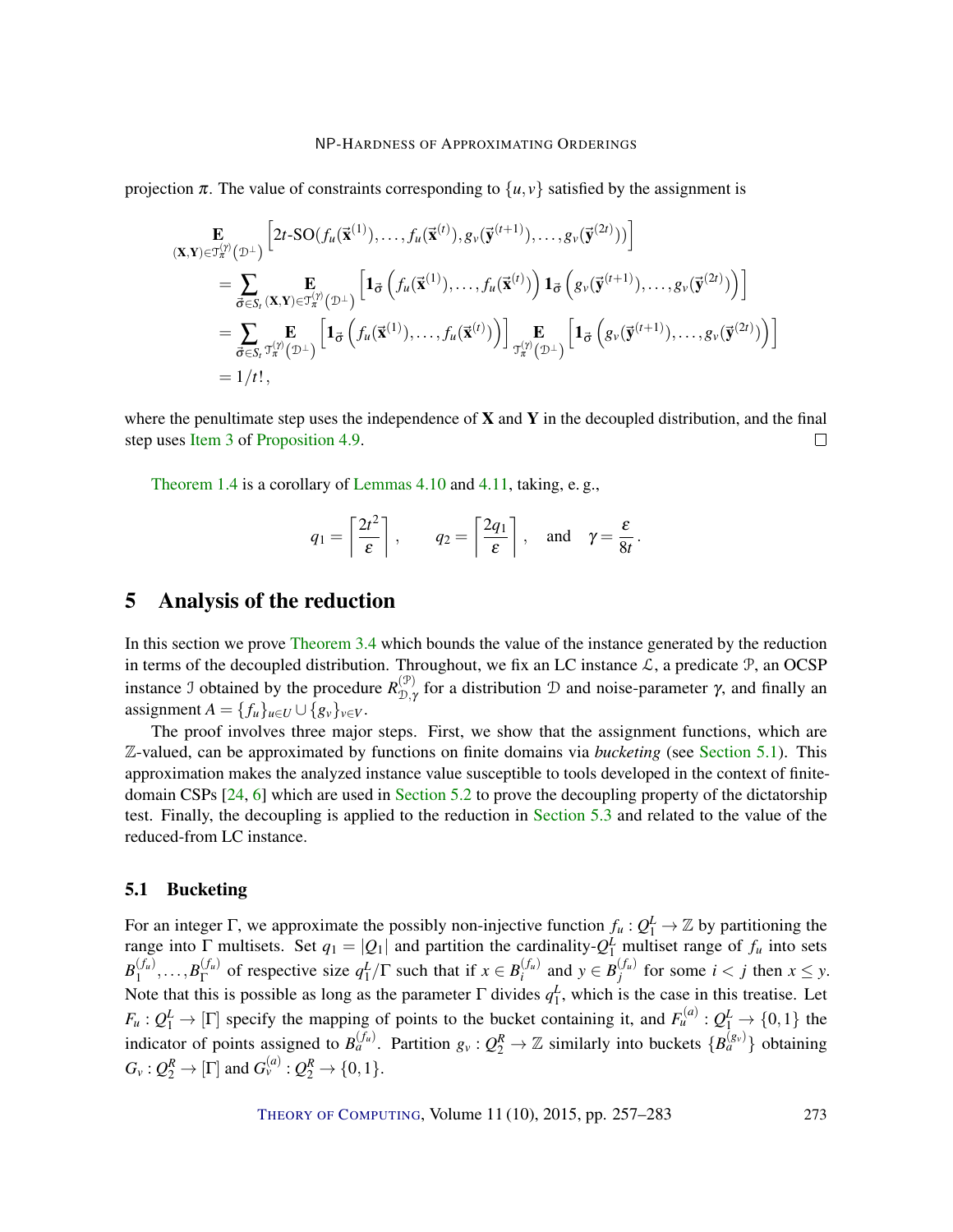We show that a bucketed version approximates well the acceptance probability of the dictatorship test for any edge  $e = (u, v)$  from Section 3,

$$
\mathsf{Acc}_{f,g}(\mathfrak{I}_{\pi}^{(\gamma)}(\mathcal{D})) \stackrel{\mathrm{def}}{=} \mathop{\mathbf{E}}_{(\mathbf{X},\mathbf{Y}) \leftarrow \mathfrak{I}_{\pi}^{(\gamma)}(\mathcal{D})} [\mathcal{P}((f,g) \circ (\mathbf{X}, \mathbf{Y}))].
$$

Fix an edge  $e = (u, v)$  and put  $f = f_u$ ,  $g = g_v$ . As before, we concisely denote by  $(X, Y)$  and  $(f, g) \circ (X, Y)$ the query tuple and assignment tuple,

$$
(\vec{\mathbf{x}}^{(1)},\ldots,\vec{\mathbf{x}}^{(t)},\vec{\mathbf{y}}^{(t+1)},\ldots,\vec{\mathbf{y}}^{(m)}) \quad \text{and} \quad (f(\vec{\mathbf{x}}^{(1)}),\ldots,f(\vec{\mathbf{x}}^{(t)}),g(\vec{\mathbf{y}}^{(t+1)}),\ldots,g(\vec{\mathbf{y}}^{(m)}))\,.
$$

Define the *bucketed payoff function*  $\mathscr{P}^{(f,g)} : [\Gamma]^m \to [0,1]$  with respect to *f* and *g* as

$$
\mathcal{D}^{(f,g)}(a_1,\ldots,a_m) = \mathop{\mathbf{E}}_{\substack{\vec{\mathbf{x}}^{(i)} \leftarrow B_{a_i}^{(f)}; \\ \vec{\mathbf{y}}^{(j)} \leftarrow B_{a_j}^{(g)}}; \; i \leq t}} \left[ \mathcal{P}(\vec{\mathbf{x}}^{(1)},\ldots,\vec{\mathbf{x}}^{(t)},\vec{\mathbf{y}}^{(t+1)},\ldots,\vec{\mathbf{y}}^{(m)}) \right] \tag{5.1}
$$

and the *bucketed acceptance probability*,

$$
\mathsf{BAcc}_{f,g}(\mathcal{T}_{\pi}^{(\gamma)}(\mathcal{D})) = \mathop{\mathbf{E}}_{(\mathbf{X}, \mathbf{Y}) \leftarrow \mathcal{T}_{\pi}^{(\gamma)}(\mathcal{D})} \left[ \mathscr{D}^{(f,g)}((F, G) \circ (\mathbf{X}, \mathbf{Y})) \right]. \tag{5.2}
$$

In other words, bucketing corresponds to generating a tuple  $\vec{a} = (F, G) \circ (\mathbf{X}, \mathbf{Y})$  and replacing each coordinate  $a_i$  with a random value from the bucket which  $a_i$  fell in. We show that above is close to the true acceptance probability  $Acc_{f,g}(\mathcal{T}_{\pi}^{(\gamma)}(\mathcal{D}))$ .

Theorem 5.1 (Bucketing preserves value). *For every predicate* P*, noise parameter* <sup>γ</sup> > 0*, projection*  $\pi: R \to L$ , distribution  $D$  with uniform marginals, pair of functions  $f: Q_1^L \to \mathbb{Z}$  and  $g: Q_2^R \to \mathbb{Z}$ , and *bucketing parameter* Γ*,*

$$
\left|\mathsf{Acc}_{f,g}(\mathfrak{I}_{\pi}^{(\gamma)}(\mathcal{D})) - \mathsf{BAcc}_{f,g}(\mathfrak{I}_{\pi}^{(\gamma)}(\mathcal{D}))\right| \leq m^2 \Gamma^{-\delta},
$$

*for some*  $\delta = \delta(\gamma, Q) > 0$  *with*  $Q \ge \max\{|Q_1|, |Q_2|\}.$ 

To prove this, we show that for every choice of f and g, including  $f = g$ , there is only a few overlapping pairs of buckets, and the probability of hitting any particular pair is small. For each  $a \in [\Gamma]$ , let  $R_a^{(f)}$  be the smallest interval in Z containing  $B_a^{(f)}$ ; and similarly  $R_a^{(g)}$  for *g*.

**Lemma 5.2** (Few buckets overlap). *For every integer* Γ *there are at most* 2Γ *choices of pairs*  $(a, b) \in$  $\left[\Gamma\right] \times \left[\Gamma\right]$  *such that*  $R_a^{(f)} \cap R_b^{(g)}$  $\binom{(g)}{b} \neq \emptyset$ .

*Proof.* Construct the bipartite intersection graph  $G_I = (U_I \cup V_I, E_I)$  where the vertex sets are disjoint copies of [Γ], and there is an edge  $(a, b) \in U_I \times V_I$  iff  $R_a^{(f)} \cap R_b^{(g)}$  $b^{(g)}_b \neq \emptyset$ . By construction, the intervals  ${R_a^{(f)}}_a$  are disjoint and similarly  ${R_b^{(g)}}$  $\binom{g}{b}$ . Consequently,  $G_I$  must be a forest as it does not contain any pair of distinct edges  $(u, v), (u', v')$  such that  $u < u'$  and  $v > v'$ . We conclude that that the number of edges and hence intersections is at most  $|U_I \cup V_I| = 2\Gamma$ .  $\Box$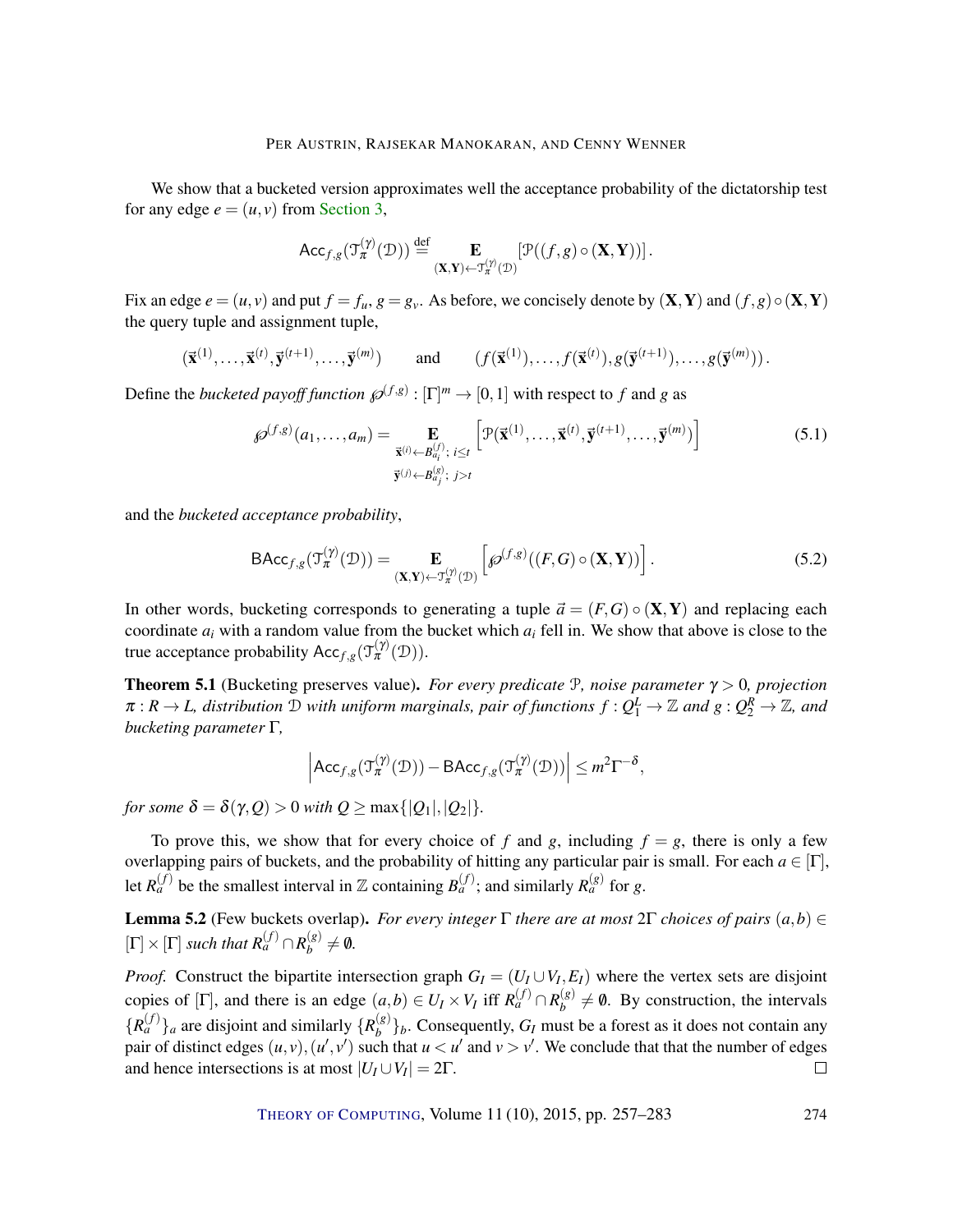Next, we prove a bound on the probability that a fixed pair of the *m* queries fall in a specific pair of buckets. For a distribution  $D$  over  $Q_1^L \times Q_2^R$ , define  $D^{(\gamma)}$  as the distribution that samples from  $D$  and for each of the  $|L|+|R|$  coordinates independently with probability  $\gamma$  replaces it with a new sample from  $\mathcal{D}$ . The distribution  $\mathcal{D}^{(\gamma)}$  is representative of the projection of  $\mathcal{T}_{\pi}^{(\gamma)}(\mathcal{D})$  to two specific coordinates and we show that noise prevents the buckets from intersecting with good probability.

**Lemma 5.3** (Bucket collisions are unlikely). Let D be a distribution over  $Q_1^L \times Q_2^R$  whose marginals are  $u$ niform in  $Q_1^L$  and  $Q_2^R$  and  $\mathcal{D}^{(\gamma)}$  be as defined above. For every integer  $\Gamma$  and every pair of functions  $F: Q_1^L \to \{0,1\}$  and  $G: Q_2^R \to \{0,1\}$  such that  $\mathbf{E}[F(\vec{\mathbf{x}})] = \mathbf{E}[G(\vec{\mathbf{y}})] = 1/\Gamma$ ,

$$
\mathop{\mathbf{E}}_{(\vec{\mathbf{x}},\vec{\mathbf{y}})\in\mathcal{D}^{(\gamma)}}[F(\vec{\mathbf{x}})G(\vec{\mathbf{y}})] \leq \Gamma^{-(1+\delta)}
$$

*for some*  $\delta = \delta(\gamma, Q) > 0$  *where*  $Q \ge \min\{|Q_1|, |Q_2|\}.$ 

*Proof.* Without loss of generality, let  $|Q_1| = \max\{|Q_1|, |Q_2|\}$ . Set  $q = 2 + \delta' > 2$  as in Lemma 2.4,  $1/q' = 1 - 1/q$ , and define

$$
H(\vec{\mathbf{x}}) \stackrel{\text{def}}{=} \mathop{\mathbf{E}}_{\vec{\mathbf{y}}|\vec{\mathbf{x}}} \left[ T_{1-\gamma} G(\vec{\mathbf{y}}) \right]
$$

.

Then,

$$
\mathbf{E}_{(\vec{\mathbf{x}}, \vec{\mathbf{y}}) \in \mathcal{D}^{(\gamma)}}[F(\vec{\mathbf{x}})G(\vec{\mathbf{y}})] = \mathbf{E}_{\vec{\mathbf{x}}}[T_{1-\gamma}F(\vec{\mathbf{x}})H(\vec{\mathbf{x}})] \le ||T_{1-\gamma}F||_q ||H||_{q'}
$$
  
\n
$$
\le ||F||_2 ||H||_{q'} \le ||F||_2 ||T_{1-\gamma}G||_{q'} \le ||F||_2 ||G||_{q'}
$$
  
\n
$$
= \Gamma^{-(1/2+1/q')} = \Gamma^{-(1+\delta'/2(2+\delta'))},
$$

using the hypercontractivity from Lemma 2.4 and Jensen's inequality.

 $\Box$ 

Note that the above lemma applies to queries to the same function as well, setting  $F = G$ , etc. To complete the proof of Theorem 5.1, we apply the above lemma to every distinct pair of the *m* queries made in  $\mathcal{T}_{\pi}^{(\gamma)}(\mathcal{D})$  and each of the at most 2 $\Gamma$  pairs of overlapping buckets.

*Proof of Theorem 5.1.* Note that the bucketed payoff  $\mathcal{P}^{(f,g)}((F,G) \circ (\mathbf{X}, \mathbf{Y}))$  is equal to the true payoff  $P((f,g) \circ (\mathbf{X}, \mathbf{Y}))$  except possibly when at least two elements in  $(F, G) \circ (\mathbf{X}, \mathbf{Y})$  fall in an overlapping pair of buckets. Fix a pair of inputs, say  $\mathbf{x}^{(i)}$  and  $\mathbf{y}^{(j)}$  – the proofs are identical when choosing two inputs from **X** or two from **Y**. Let  $a = F(x^{(i)})$  and  $b = G(y^{(j)})$ . By Lemma 5.2 there are at most 2Γ possible values  $(a,b)$  such that the buckets indexed by *a* and *b* are overlapping. From Lemma 5.3, the probability that  $F(\vec{x}^{(i)}) = a$  and  $G(\vec{y}^{(j)}) = b$  is at most  $\Gamma^{-1-\delta}$ . By a union bound, the two outputs  $F(\vec{x}^{(i)})$ ,  $G(\vec{y}^{(j)})$ consequently fall in overlapping buckets with probability at most  $2\Gamma^{-\delta}$ . As there are at most  $\binom{m}{2} \leq m^2/2$ pairs of outputs, the proof is complete.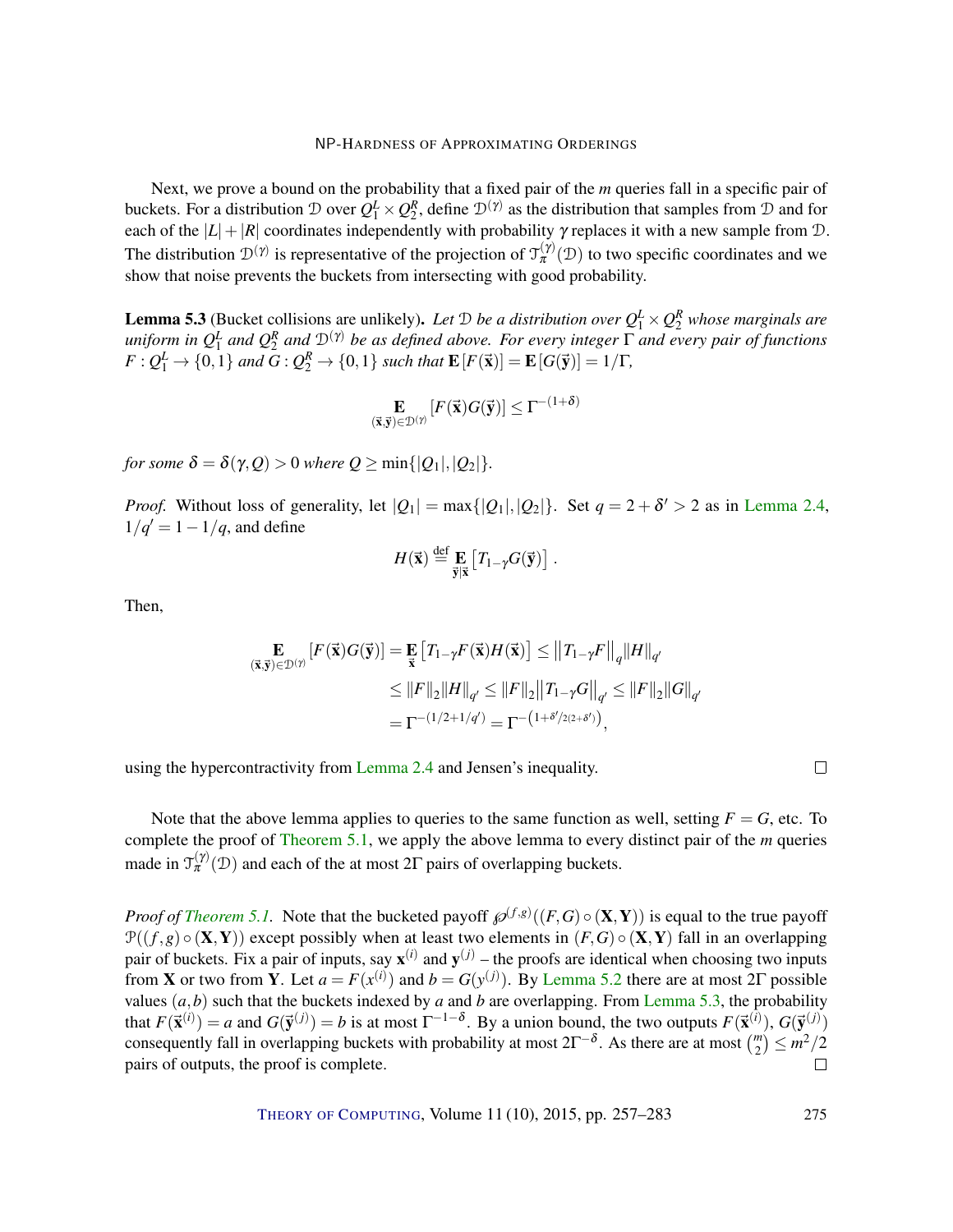## 5.2 Soundness of the dictatorship test

We now reap the benefits of bucketing and prove the decoupling property of the dictatorship test alluded to in Section 3.

Theorem 5.4. *For every predicate* P *and distribution* D *satisfying the conditions of Theorem 3.4, and any noise rate*  $\gamma > 0$ *, projection*  $\pi : R \to L$ *, and bucketing parameter*  $\Gamma$ *, the following holds. For any*  $f$ unctions  $f:Q_1^L \to \mathbb{Z}$ ,  $g:Q_2^R \to \mathbb{Z}$  with bucketing functions  $F:Q_1^L \to [\Gamma],$   $G:Q_2^R \to [\Gamma],$ 

$$
\left|\text{BAcc}_{f,g}(\mathfrak{I}_{\pi}^{(\gamma)}(\mathcal{D})) - \text{BAcc}_{f,g}(\mathfrak{I}_{\pi}^{(\gamma)}(\mathcal{D}^{\perp}))\right| \leq \gamma^{-1/2} m^{1/2} 4^m \Gamma^m \sum_{a,b \in [\Gamma]} \text{CrInf}_{\pi}^{(1-\gamma)} \left(F^{(a)}, G^{(b)}\right)^{1/2}
$$

Recall that the decoupled version  $\mathcal{D}^{\perp}$  of a base distribution D is obtained by combining two independent samples of D: one for the first *t* coordinates and one for the remaining. A similar claim, as above, for the true acceptance probabilities of the dictatorship test is now a simple corollary of the above theorem and Theorem 5.1. This will be used later in extending the decoupling property to our general inapproximability reduction.

Lemma 5.5. *For every predicate* P *and distribution* D *satisfying the conditions of Theorem 3.4, and any noise rate* <sup>γ</sup> > 0*, projection* <sup>π</sup> : *R* → *L, and bucketing parameter* Γ*, the following holds. For any functions*  $f:Q_1^L \to \mathbb{Z}$ ,  $g:Q_2^R \to \mathbb{Z}$  with bucketing functions  $F:Q_1^L \to [\Gamma],\,G:Q_2^R \to [\Gamma],$ 

$$
\left| \text{Acc}_{f,g}(\mathfrak{I}_{\pi}^{(\gamma)}(\mathcal{D})) - \text{Acc}_{f,g}(\mathfrak{I}_{\pi}^{(\gamma)}(\mathcal{D}^{\perp})) \right|
$$
  
 
$$
\leq \gamma^{-1/2} m^{1/2} 4^m \Gamma^m \sum_{a,b \in [\Gamma]} \text{CrInf}_{\pi}^{(1-\gamma)} \left( F^{(a)}, G^{(b)} \right)^{1/2} + 2 \Gamma^{-\delta} m^2.
$$
 (5.3)

The proof of the theorem is via an invariance-style theorem and uses techniques found in the works of Mossel [18], Samorodnitsky and Trevisan [22], and Wenner [24]. Frankly, it mostly involves introducing new notation to apply existing machinery. The notion of *lifted* functions may be the most alien: a large-side table  $g: [q_2]^R \to \mathbb{R}$  may equivalently be seen as the function  $g'^{\pi}: \Omega'^L \to \mathbb{R}$  where  $\Omega' = [q_2]^d$ contains the values of all *d* coordinates in *R* projecting to the same coordinate in *L*.  $g^{\prime \pi}$  is called the lifted analogue of *g* with respect to the projection  $\pi$ .

The first lemma proved in this section essentially says that if a product of functions is influential, then at least one of the functions is also influential. The second says that if the lifted analogue of a function *g* is influential for some coordinate  $i \in L$ , then *g* is influential for a coordinate projecting to *i*. The lemma will be used to—after massaging the expression—decouple the small-side table from the lifted analogue of the large-side table as a function of their cross influence.

**Lemma 5.6** (Mossel [18, Lemma 6.5]). *Let*  $f_1, \ldots, f_t : \Omega^n \to [0,1]$  *be arbitrary functions. Then for any*  $j \in [n]$ ,  $\text{Inf}_j(\prod_{r=1}^t f_r) \leq t \sum_{r=1}^t \text{Inf}_j(f_r)$ .

**Lemma 5.7.** *Consider a function*  $g: \Omega^R \to \mathbb{R}$ *, a map*  $\pi: R \to L$ *, and an arbitrary bijection*  $\varsigma: R \leftrightarrow$  $((\ell) \times [|\pi^{-1}(\ell)|])_{\ell \in L}$  such that for all  $(i, j)$ ,  $\exists_t \zeta(j) = (i, t)$  iff  $\pi(j) = i$ . Introduce  $\Omega'_{\ell} \stackrel{\text{def}}{=} \Omega^{|\pi^{-1}(\ell)|}$  and  $define g': \prod_L \Omega'_{\ell} \to \mathbb{R}$  as  $g'(\vec{z}) = g(\vec{y})$  where  $y_j = z_{\varsigma(j)}$ . Then for every  $i \in L$ ,

$$
\mathrm{Inf}_i\left({g'}\right) \leq \sum_{j \in \pi^{-1}(i)} \mathrm{Inf}_j\left(g\right).
$$

THEORY OF COMPUTING, Volume 11 (10), 2015, pp. 257–283 276

.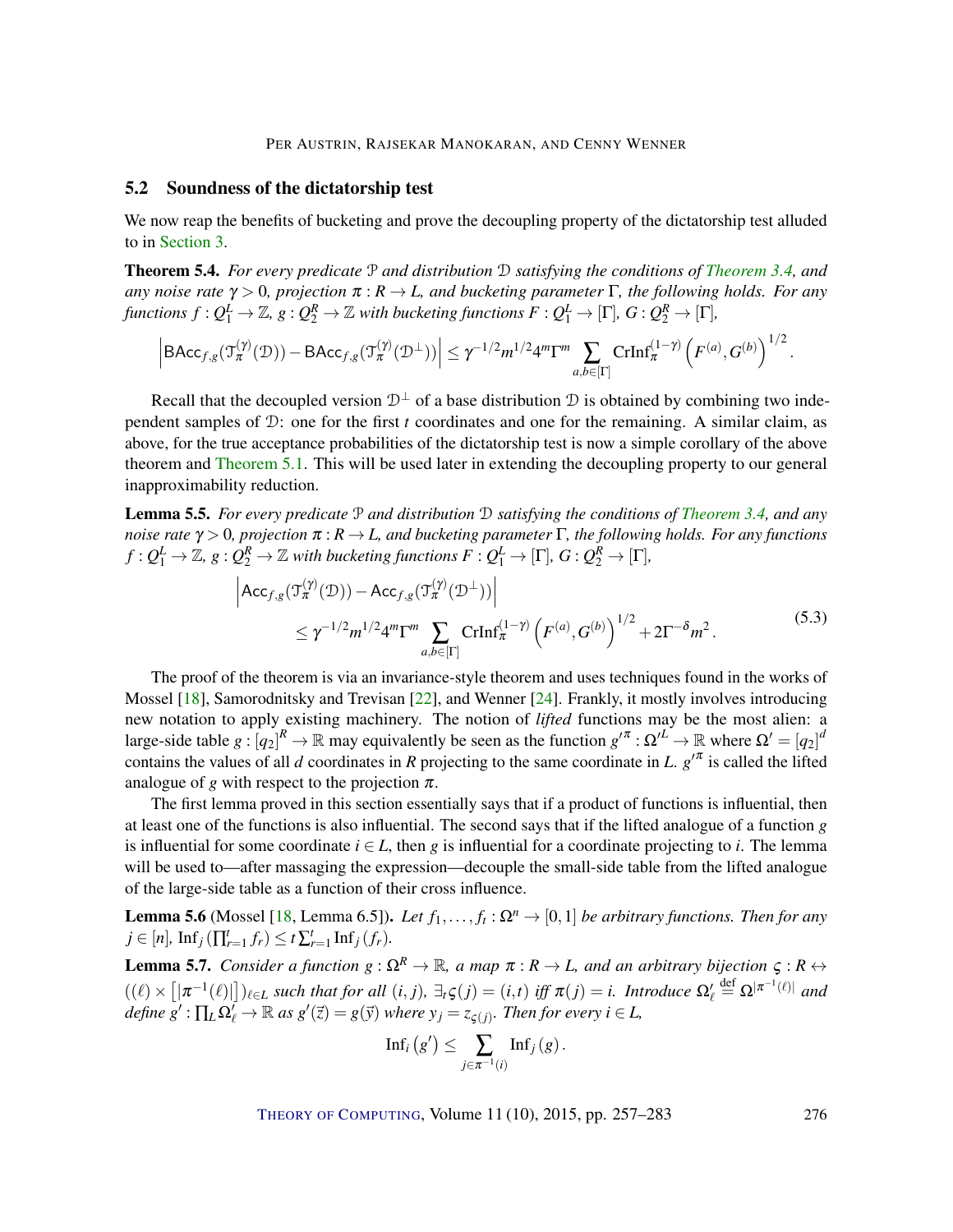*Proof.* Using definitions and the law of total conditional variance,

$$
\mathrm{Inf}_i\left(g'\right) = \mathop{\mathbf{E}}_{\Omega'_{-i}}\left[\mathrm{Var}_{g'}g'\right] = \mathop{\mathbf{E}}_{\{\Omega_\ell\}_{\ell:\exists_j\in (i,j)=\ell}}\left[\mathrm{Var}_{\{\Omega_\ell\}_{\ell:\exists_j\in (i,j)=\ell}}g\right] \leq \sum_{\ell:\exists_j\in (i,j)=\ell}\mathop{\mathbf{E}}_{\Omega_{-\ell}}\left[\mathrm{Var}_{g'}g\right] = \sum_{\ell:\exists_j\in (i,j)=\ell}\mathrm{Inf}_\ell\left(g\right). \quad \Box
$$

**Theorem 5.8** (Wenner [24, Theorem 3.21]). *Consider functions*  $\{f^{(r)} \in L^{\infty}(\Omega_r^n)\}_{{r \in [m]_1}}$  *on a probability*  $space \mathcal{P} = (\prod_{i=1}^{m} \Omega_i, P)^{\otimes n},$  a set  $M \subsetneq [m]_1$ , and a collection  $\mathcal{C}$  of minimal sets<sup>1</sup>  $C \subseteq [m]_1, C \nsubseteq M$  such that *the spaces*  $\{\Omega_i\}_{i \in \mathbb{C}}$  *are dependent. Then,* 

$$
\left| \mathbf{E} \left[ \prod_{r=1}^{m} f^{(r)} \right] - \prod_{r \notin M} \mathbf{E} \left[ f^{(r)} \right] \mathbf{E} \left[ \prod_{r \in M} f^{(r)} \right] \right|
$$
  
 
$$
\leq 4^m \max_{C \in \mathcal{C}} \sqrt{\min_{r' \in C} \text{TotInf} \left( f^{(r')} \right) \sum_{\ell} \prod_{r \in C \setminus \{r'\}} \text{Inf}_{\ell} \left( f^{(r)} \right)} \prod_{r \notin C} \left| \left| f^{(r)} \right| \right|_{\infty}.
$$

#### Proof of Theorem 5.4

*Proof.* We massage the expression BAcc<sub>*f*,*g*</sub>( $\mathcal{T}_{\pi}^{(\gamma)}(\mathcal{D})$ ) to a form suitable for applying Theorem 5.8. Recall that  $F^{(a)}$  denotes the indicator of " $F(\mathbf{x}) = a$ " and similarly  $G^{(a)}$  of " $G(\mathbf{y}) = a$ ." In terms of these indicators, BAcc<sub>*f*,*g*</sub>( $\mathcal{T}_{\pi}^{(\gamma)}(\mathcal{D})$ ) equals

$$
\sum_{\vec{a}\in[\Gamma]^{t},\vec{b}\in[\Gamma]^{m-t}}\text{SO}(\vec{a},\vec{b})\underset{\mathfrak{T}_{\pi}^{(\gamma)}(\mathfrak{D})}{\mathbf{E}}\left[\prod_{r=1}^{t}F^{(a_r)}(\mathbf{x}^{(r)})\prod_{r=t+1}^{m}G^{(b_{r-t})}(\mathbf{y}^{(r)})\right].
$$

Consequently,  $|BAcc_{f,g}(\mathcal{D}) - BAcc_{f,g}(\mathcal{D}^{\perp})|$  may be bounded from above by

$$
\sum_{\vec{a},\vec{b}} \mathcal{O}(\vec{a},\vec{b}) \Big| \mathop{\mathbf{E}}_{\mathcal{T}_{\pi}^{(\gamma)}(\mathcal{D})} \Bigg[ \prod_{r=1}^{t} F^{(a_r)}(\mathbf{x}^{(r)}) \prod_{r=t+1}^{m} G^{(b_{r-t})}(\mathbf{y}^{(r)}) \Bigg] - \mathop{\mathbf{E}}_{\mathcal{T}_{\pi}^{(\gamma)}(\mathcal{D}^{\perp})} \Bigg[ \prod_{r=1}^{t} F^{(a_r)}(\mathbf{x}^{(r)}) \prod_{r=t+1}^{m} G^{(b_{r-t})}(\mathbf{y}^{(r)}) \Bigg] \Bigg]. \tag{5.4}
$$

We note that  $0 \le \beta \le 1$  and proceed to bound the difference in the summation for fixed  $(a, b)$ . To this end, we make a slight change of notation as discussed previously. The new notation may seem cumbersome; the high-level picture is that we group the first set of functions into a single function, receiving a single argument over a larger domain, and redefine the latter functions to take arguments indexed by *L* instead of *R*. Also recall that we intend to reduce from LC instances with projection degrees exactly *d* for some  $d = d(\varepsilon_{\text{LC}})$ .

Define  $m' = m - t + 1$ ,  $\Omega_1 = [q_1]^t$ ,  $\Omega_2 = \cdots = \Omega_{m'} = [q_2]^d$ . Let  $\zeta$  be a bijection  $L \times [d] \leftrightarrow R$  such that  $\pi(\varsigma(i, j')) = i$ ; i. e., for each  $i \in L$ , we group together the *d* coordinates in *R* mapping to *i*. Introduce the distribution

$$
\Omega_1^L \times \cdots \times \Omega_{m'}^L \ni (\vec{\mathbf{w}}, \mathbf{z}^{(2)}, \ldots, \mathbf{z}^{(m')}) \sim \mathcal{R}(\mu)
$$

<sup>&</sup>lt;sup>1</sup>Minimal sets of dependent outcome spaces in the sense that if  $C \in \mathcal{C}$ , then the outcomes spaces of every strict subset of *C* are independent.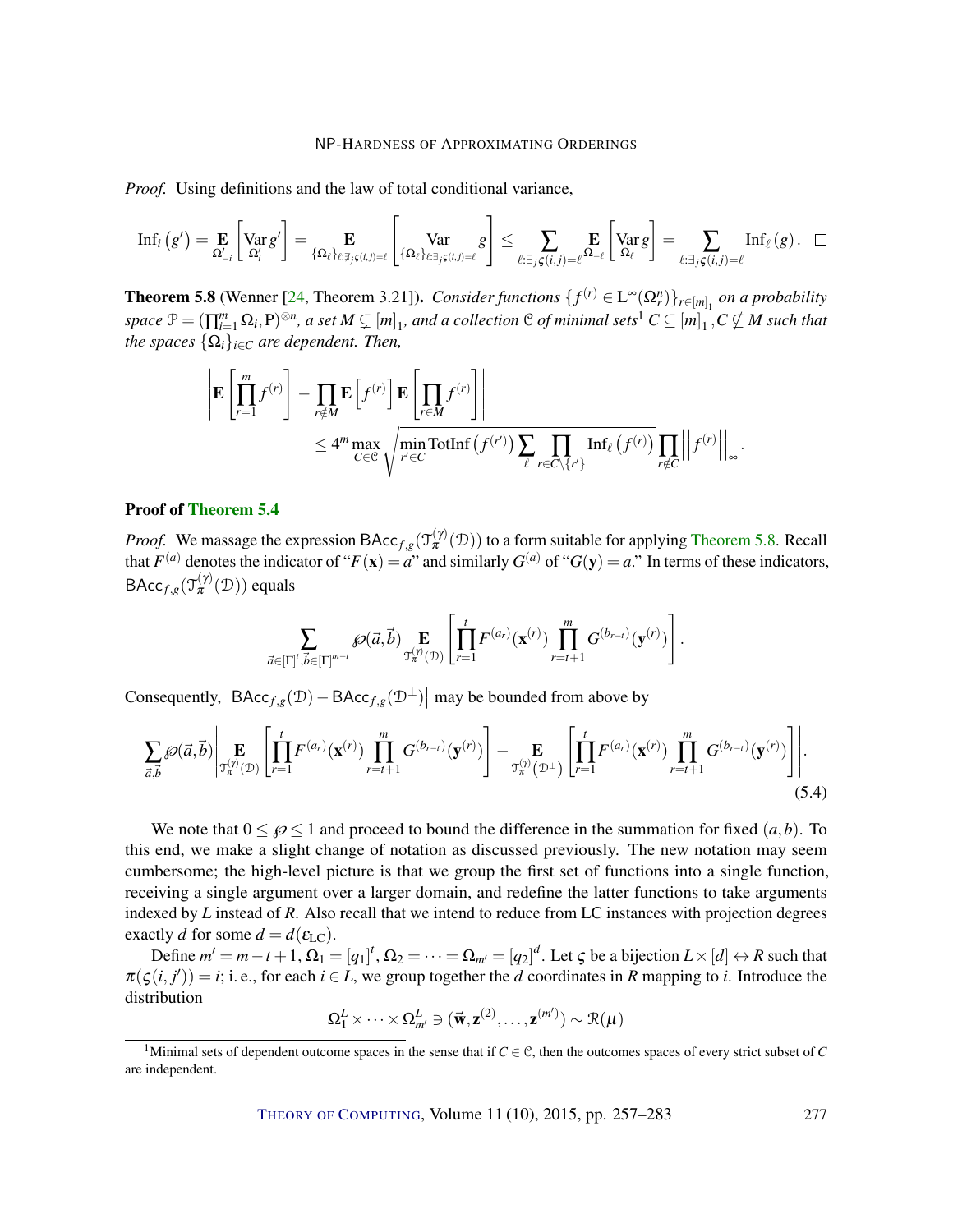which samples  $(\mathbf{x}^{(1)},..., \mathbf{x}^{(t)}, \mathbf{y}^{(t+1)},..., \mathbf{y}^{(m)})$  from  $\mathcal{T}_{\pi}^{(\gamma)}(\mathcal{D})$ , setting

$$
\mathbf{w}_{i,r} = \mathbf{x}_i^{(r)}
$$
 and  $\mathbf{z}_i^{(r)} = (\mathbf{y}_{\zeta^{-1}(i,j')}^{(r)})_{j'=0}^{d-1}$ .

Let

$$
W(\vec{w}) \stackrel{\text{def}}{=} \prod_{r=1}^{t} \bigl( \mathrm{T}_{1-\gamma} F^{(a_r)} \bigr) (\mathbf{x}^{(r)})
$$

where  $x_i^{(r)} = w_{i,r}$  and similarly, for  $2 \le r \le m'$ , call the lifted function  $H^{(r)} : \Omega_r^L \to \mathbb{R}$  defined as

$$
H^{(r)}(\mathbf{z}) = \big(\mathrm{T}_{1-\gamma}G^{(b_{r-1})}\big)(\mathbf{y})
$$

where  $y_{\zeta(i,j')} = z_{i,j'}$ . In the new notation, the difference within the summation in (5.4) is

$$
\left| \mathop{\mathbf{E}}_{\mathcal{R}(\mathcal{D})} \left[ W(\vec{\mathbf{w}}) \prod_{r=2}^{m'} H^{(r)}(\mathbf{z}^{(r)}) \right] - \mathop{\mathbf{E}}_{\mathcal{R}(\mathcal{D}^{\perp})} \left[ W(\vec{\mathbf{w}}) \prod_{r=2}^{m'} H^{(r)}(\mathbf{z}^{(r)}) \right] \right|.
$$
 (5.5)

We note that  $\Re$  is a product distribution  $\Re = \mu^{\otimes L}$  for some  $\mu$  and for any  $2 \le r \le m'$ ,  $\Omega_r$  is independent of  $\Omega_1$  due to the premise that  $\mathcal{D}_r$  independent of  $\mathcal{D}_{\leq t}$ . Choosing  $M = \{2, \ldots, m'\}$ , minimal indices  $\mathcal{C}$  of dependent sets in  $\mu$  not contained in *M* contains 1 and at least two elements from *M*, i. e., *C*  $\in$  C implies  $1, e, e' \in C$  for some  $e \neq e' \in \{2, ..., m'\}.$ 

Applying Theorem 5.8 and choosing  $r' \neq 1$  bounds the difference (5.5) by

$$
4^m \sqrt{\max_{C \in \mathcal{C}} \min_{1 \neq e \in C} \text{TotInf}(H^{(e)}) \sum_{i} \text{Inf}_i(W) \prod_{t \in C \setminus \{1, e\}} \text{Inf}_i(H^{(t)})} \prod_{r \notin C} \left\| H^{(r)} \right\|_{\infty}.
$$
 (5.6)

As we assumed the codomain of the studied functions  $\{G^{(r)}\}_r$  to be  $[0,1]$  the same holds for  $\{H^{(r)}\}_r$ and consequently the influences and infinity norms in  $(5.6)$  are upper-bounded by one on account of Lemma 2.8, yielding at most

$$
(5.6) \le 4^m \left( \max_{e \ne 1} \text{TotInf}(H^{(e)}) \cdot \max_{e \ne 1} \sum_i \text{Inf}_i(W) \, \text{Inf}_i\left(H^{(e)}\right) \right)^{1/2}.
$$

We recall that  $W = \prod_{r=1}^{t} T_{1-\gamma} F^{(a_r)}$  and hence by Lemma 5.6,

$$
\mathrm{Inf}_i(W) \leq t \sum_{r=1}^t \mathrm{Inf}_i\left(\mathrm{T}_{1-\gamma}F^{(a_r)}\right) = t \sum_{r=1}^t \mathrm{Inf}_i^{(1-\gamma)}\left(F^{(a_r)}\right).
$$

Similarly, Lemma 5.7 implies that

$$
\mathrm{Inf}_i\left(H^{(e)}\right)\leq \sum_{j\in\pi^{-1}(i)}\mathrm{Inf}_j\left(T_{1-\gamma}G^{(b_{e-1})}\right)=\sum_{j\in\pi^{-1}(i)}\mathrm{Inf}_j^{(1-\gamma)}\left(G^{(b_{e-1})}\right).
$$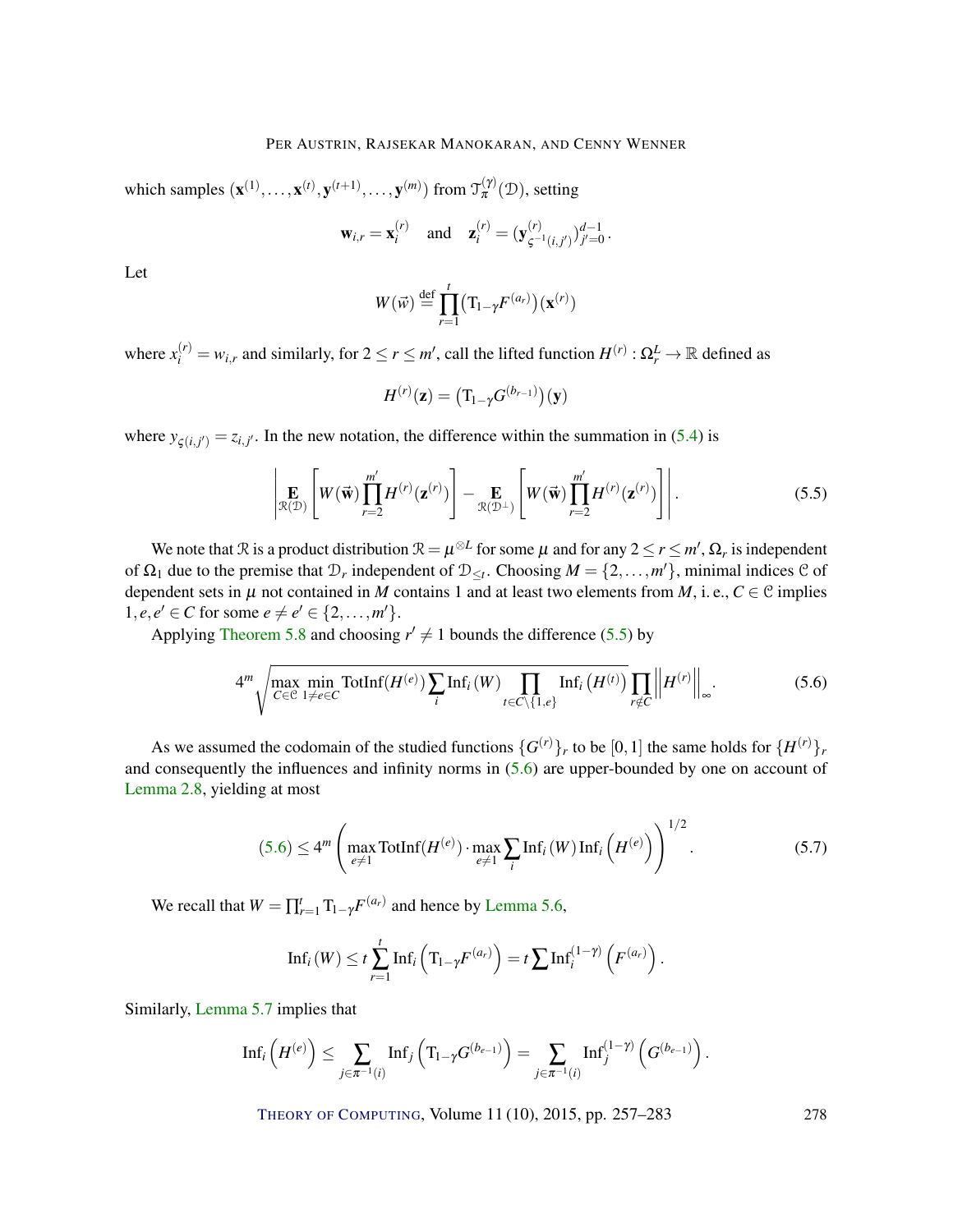Returning to Equation (5.7), we have the bound

$$
(5.7) \le 4^m \left( t \max_{e>t} \text{TotInf}^{(1-\gamma)}(G^{(b_e)}) \cdot \max_{e>t} \sum_{i} \sum_{r=1}^t \text{Inf}_i^{(1-\gamma)}\left(F^{(a_r)}\right) \sum_{j \in \pi^{-1}(i)} \text{Inf}_j^{(1-\gamma)}\left(G^{(b_e)}\right) \right)^{1/2}.
$$
 (5.8)

Using  $t \le m$ ; max<sub>e</sub> ···  $\le \sum_{e}$  ··· for non-negative expressions; bounding the total noisy influence by  $\gamma^{-1}$ from Lemma 2.8; and identifying the inner sum as a cross influence, we establish the desired bound on the considered difference as

$$
(5.5) \le (5.8) \le 4^m \left( t \gamma^{-1} \sum_{r,e} \text{CrInf}_{\pi}^{(1-\gamma)} \left( F^{(a_r)}, G^{(b_e)} \right) \right)^{1/2} \le \gamma^{-1/2} m^{1/2} 4^m \sum_{r,r'} \text{CrInf}_{\pi}^{(1-\gamma)} \left( F^{(a_r)}, G^{(b_{r'})} \right)^{1/2}.
$$

Finally, as we noted before, since  $0 \le \varnothing \le 1$ , and since there are at most  $\Gamma^m$  terms in the summation,  $(5.4)$  is at most

$$
\gamma^{-1/2}m^{1/2}4^m\Gamma^m\sum_{a,b\in[\Gamma]}\mathrm{CrInf}_{\pi}^{(1-\gamma)}\left(F^{(a)},G^{(b)}\right)^{1/2}.
$$

.

#### 5.3 Soundness of the reduction

With the soundness for the dictatorship test in place, proving the soundness of the reduction (Theorem 3.4) is a relatively standard task of constructing noisy-influence decoding strategies.

The proof follows immediately from the more general estimate given in the following lemma by taking

$$
\Gamma = \left[ (4m^2/\varepsilon)^{1/\delta} \right] \quad \text{and then} \quad \varepsilon_{LC} = \left( \frac{\varepsilon \gamma^{3/2}}{m^{1/2} 4^m \Gamma^{m+1}} \right)^2
$$

**Lemma 5.9.** Given an LC instance  $\mathcal{L} = (U, V, E, L, R, \Pi)$  and a collection of functions,  $f_u: Q_1^L \to \mathbb{Z}$  for  $u \in U$ ;  $g_v: Q_2^R \to \mathbb{Z}$  for  $v \in V$ , and  $\Gamma$ ,  $\gamma$ ,  $\delta$  as in this section,

$$
\mathop{\mathbf{E}}_{u,v\sim E}\left[\left|\mathsf{Acc}_{f_u,g_v}(\mathfrak{I}_{\pi}^{(\gamma)}(\mathcal{D}))-\mathsf{Acc}_{f_u,g_v}(\mathfrak{I}_{\pi}^{(\gamma)}(\mathcal{D}^\perp))\right|\right]\leq \gamma^{-1.5}m^{1/2}4^m\Gamma^{m+1}\mathsf{val}(\mathcal{L})^{1/2}+2\Gamma^{-\delta}m^2\,.
$$

*Proof.* For a function  $f: Q_1^L \to \mathbb{Z}$  define a distribution  $\Psi(f)$  over *L* as follows. First pick  $a \sim [\Gamma]$ uniformly, then pick  $\ell \in L$  with probability  $\gamma \cdot \text{Inf}_{\ell}^{(1-\gamma)}(F_v^{(a)})$  and otherwise an arbitrary label. Note that by Lemma 2.8,

$$
\sum_{\ell \in L} \mathrm{Inf}_{\ell}^{(1-\gamma)}(F_u^{(a)}) \le 1/\gamma
$$

and so picking  $\ell \in L$  with the given probabilities is possible. Define  $\Psi(g)$  over *R* for  $g: Q_2^R \to \mathbb{Z}$  similarly. Now define a labeling of  $\mathcal L$  by, for each  $u \in U$  (and  $v \in V$ ), sampling a label from  $\Psi(f_u)$  ( $\Psi(g_v)$ , resp.), independently.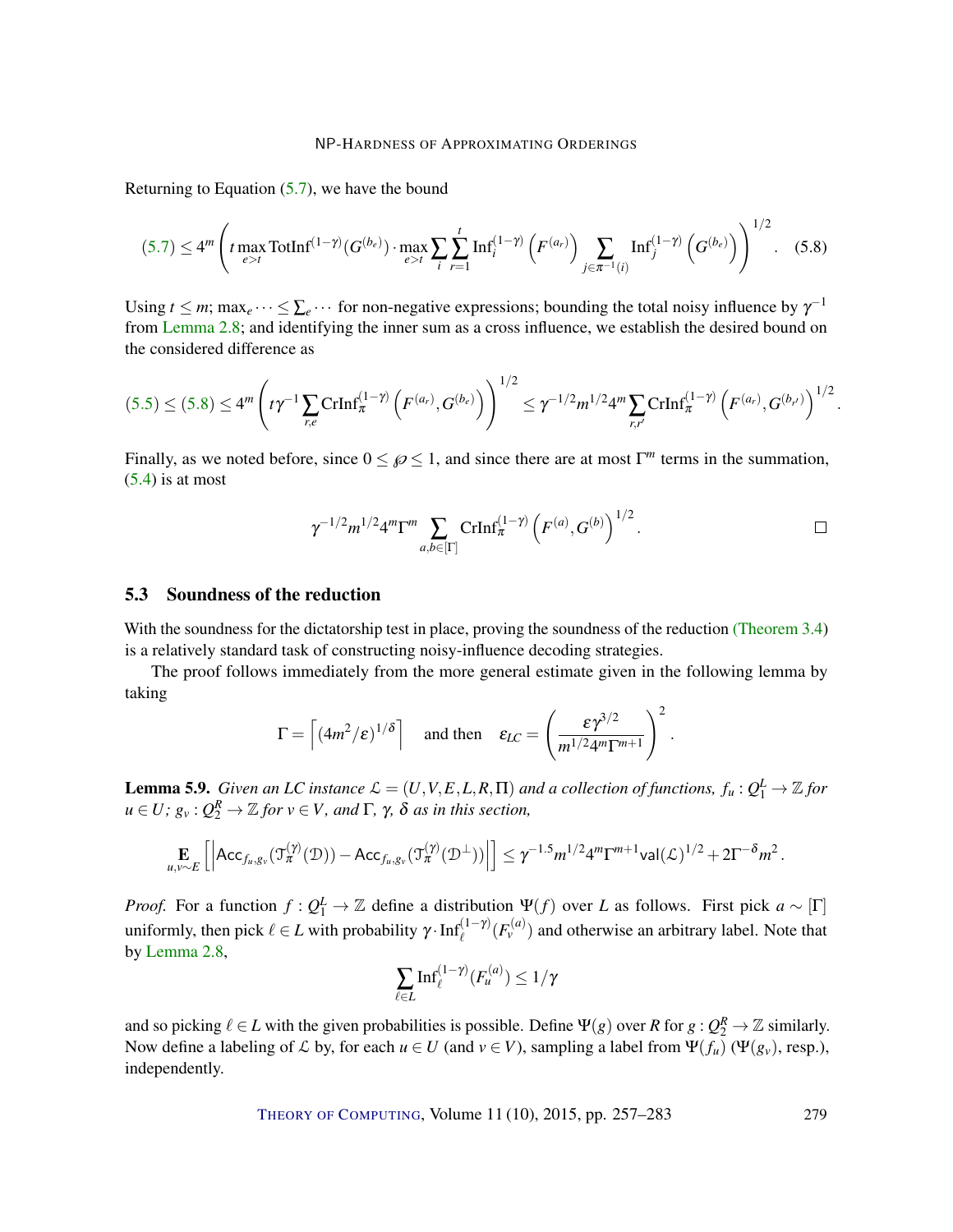#### PER AUSTRIN, RAJSEKAR MANOKARAN, AND CENNY WENNER

For an edge  $e = (u, v) \in E$ , the probability that *e* is satisfied by the labeling equals  $P(\pi_e(\Psi(f_u)))$  $\Psi(g_v)$ ), which can be lower-bounded by

$$
\sum_{i,j:\pi_e(j)=i} \gamma^2 \underset{a,b\in[\Gamma]}{\mathbf{E}} \left[ \mathrm{Inf}_i^{(1-\gamma)}\left(F_u^{(a)}\right) \mathrm{Inf}_j^{(1-\gamma)}\left(G_v^{(b)}\right) \right] = (\gamma/\Gamma)^2 \sum_{a,b} \mathrm{CrInf}_{\pi_e}^{(1-\gamma)}\left(F_u^{(a)},G_v^{(b)}\right).
$$

Taking the expectation over all edges of  $\mathcal{L}$ , we get that the fraction of satisfied constraints is

$$
(\gamma/\Gamma)^2 \underset{e=(u,v)}{\mathbf{E}} \left[ \sum_{a,b} \text{CrInf}_{\pi_e}^{(1-\gamma)} \left( F_u^{(a)}, G_v^{(b)} \right) \right] \leq \text{val}(\mathcal{L}),
$$

and by concavity of the  $\sqrt{\cdot}$  function, this implies that

$$
\mathop{\mathbf{E}}_{e=(u,v)} \left[ \sum_{a,b} \text{CrInf}_{\pi_e}^{(1-\gamma)} \left(F_u^{(a)}, G_v^{(b)}\right)^{1/2} \right] \leq \Gamma \gamma^{-1} \textsf{val}(\mathcal{L})^{1/2} \,.
$$

Plugging this bound on the total cross influence into the soundness for the test, Lemma 5.5, we obtain

$$
\mathop{\mathbf{E}}_{e=(u,v)}\left[\left|\mathsf{Acc}_{f_u,g_v}(\mathfrak{T}_{\pi_e}^{(\gamma)}(\mathcal{D})) - \mathsf{Acc}_{f_u,g_v}(\mathfrak{T}_{\pi_e}^{(\gamma)}(\mathcal{D}^{\perp}))\right|\right] \leq \gamma^{-1.5} m^{1/2} 4^m \Gamma^{m+1} \mathsf{val}(\mathcal{L})^{1/2} + 2\Gamma^{-\delta} m^2,
$$

as desired.

# References

- [1] SANJEEV ARORA, BOAZ BARAK, AND DAVID STEURER: Subexponential algorithms for Unique Games and related problems. In *Proc. 51st FOCS*, pp. 563–572. IEEE Comp. Soc. Press, 2010. [doi:10.1109/FOCS.2010.59] 258
- [2] SANJEEV ARORA, CARSTEN LUND, RAJEEV MOTWANI, MADHU SUDAN, AND MARIO SZEGEDY: Proof verification and the hardness of approximation problems. *J. ACM*, 45(3):501–555, 1998. Versions in ECCC and FOCS'92. [doi:10.1145/278298.278306] 260, 262
- [3] SANJEEV ARORA AND SHMUEL SAFRA: Probabilistic checking of proofs: A new characterization of NP. *J. ACM*, 45(1):70–122, 1998. Preliminary version in FOCS'92. [doi:10.1145/273865.273901] 260
- [4] PER AUSTRIN, RAJSEKAR MANOKARAN, AND CENNY WENNER: On the NP-hardness of approximating Ordering Constraint Satisfaction Problems. In *Proc. 16th Internat. Workshop on Approximation Algorithms for Combinatorial Optimization Problems (APPROX'13)*, pp. 26–41, 2013. [doi:10.1007/978-3-642-40328-6\_3] 257
- [5] BOAZ BARAK, FERNANDO G. S. L. BRANDÃO, ARAM WETTROTH HARROW, JONATHAN A. KELNER, DAVID STEURER, AND YUAN ZHOU: Hypercontractivity, sum-of-squares proofs, and their applications. In *Proc. 44th STOC*, pp. 307–326. ACM Press, 2012. [doi:10.1145/2213977.2214006, arXiv:1205.4484] 258

THEORY OF COMPUTING, Volume 11 (10), 2015, pp. 257–283 280

 $\Box$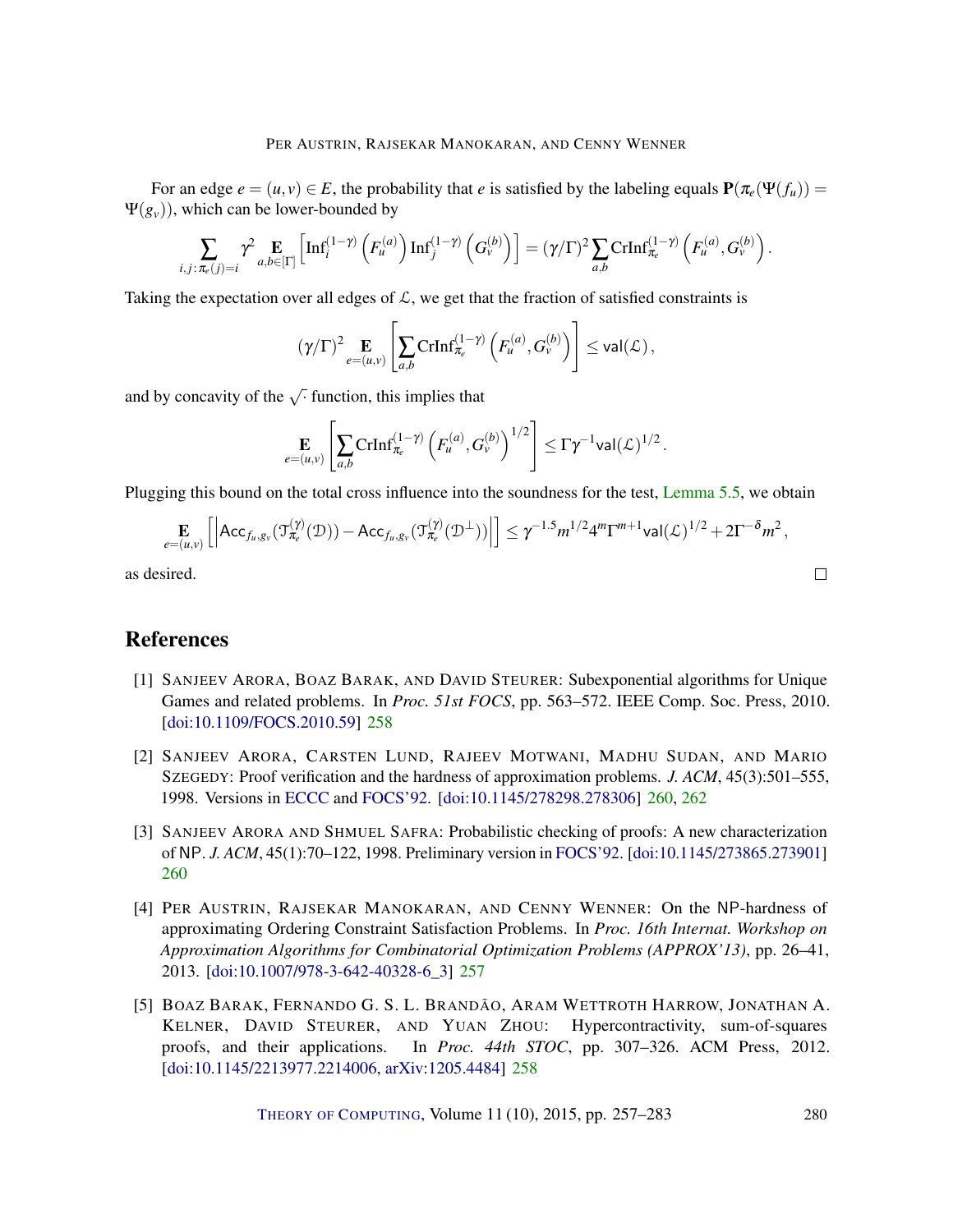- [6] SIU ON CHAN: Approximation resistance from pairwise independent subgroups. In *Proc. 45th STOC*, pp. 447–456. ACM Press, 2013. Version in ECCC. [doi:10.1145/2488608.2488665] 258, 273
- [7] MOSES CHARIKAR, VENKATESAN GURUSWAMI, AND RAJSEKAR MANOKARAN: Every permutation CSP of arity 3 is approximation resistant. In *Proc. 24th IEEE Conf. on Computational Complexity (CCC'09)*, pp. 62–73, 2009. [doi:10.1109/CCC.2009.29] 259
- [8] MOSES CHARIKAR, KONSTANTIN MAKARYCHEV, AND YURY MAKARYCHEV: On the advantage over random for Maximum Acyclic Subgraph. In *Proc. 48th FOCS*, pp. 625–633. IEEE Comp. Soc. Press, 2007. Version in ECCC. [doi:10.1109/FOCS.2007.65] 259
- [9] BENNY CHOR AND MADHU SUDAN: A geometric approach to betweenness. *SIAM J. Discrete Math.*, 11(4):511–523, 1998. Preliminary version in ESA'95. [doi:10.1137/S0895480195296221] 258, 259
- [10] BRADLEY EFRON AND CHARLES STEIN: The Jackknife Estimate of Variance. *Annals of Statistics*, 9(3):586–596, 1981. [doi:10.1214/aos/1176345462] 264
- [11] LARS ENGEBRETSEN AND JONAS HOLMERIN: More efficient queries in PCPs for NP and improved approximation hardness of maximum CSP. *Random Struct. Algorithms*, 33(4):497–514, 2008. Preliminary version in STACS'05. [doi:10.1002/rsa.20226] 258
- [12] MICHAEL R. GAREY AND DAVID S. JOHNSON: *Computers and Intractability: A Guide to the Theory of* NP*-Completeness*. W. H. Freeman & Co., 1979. 258
- [13] VENKATESAN GURUSWAMI, JOHAN HÅSTAD, RAJSEKAR MANOKARAN, PRASAD RAGHAVEN-DRA, AND MOSES CHARIKAR: Beating the random ordering is hard: Every ordering CSP is approximation resistant. *SIAM J. Comput.*, 40(3):878–914, 2011. Version in ECCC. [doi:10.1137/090756144] 258, 259, 260
- [14] VENKATESAN GURUSWAMI, RAJSEKAR MANOKARAN, AND PRASAD RAGHAVENDRA: Beating the random ordering is hard: Inapproximability of Maximum Acyclic Subgraph. In *Proc. 49th FOCS*, pp. 573–582. IEEE Comp. Soc. Press, 2008. [doi:10.1109/FOCS.2008.51] 258, 259, 260
- [15] VENKATESAN GURUSWAMI, PRASAD RAGHAVENDRA, RISHI SAKET, AND YI WU: Bypassing UGC from some optimal geometric inapproximability results. In *Proc. 23rd Ann. ACM-SIAM Symp. on Discrete Algorithms (SODA'12)*, pp. 699–717. ACM Press, 2012. Available on ACM DL. Preliminary version in ECCC. 258
- [16] JOHAN HÅSTAD: Some optimal inapproximability results. *J. ACM*, 48(4):798–859, 2001. Preliminary version in STOC'97. [doi:10.1145/502090.502098] 258, 261
- [17] SUBHASH KHOT: On the power of unique 2-prover 1-round games. In *Proc. 34th STOC*, pp. 767–775. ACM Press, 2002. Also in CCC'02. [doi:10.1145/509907.510017] 258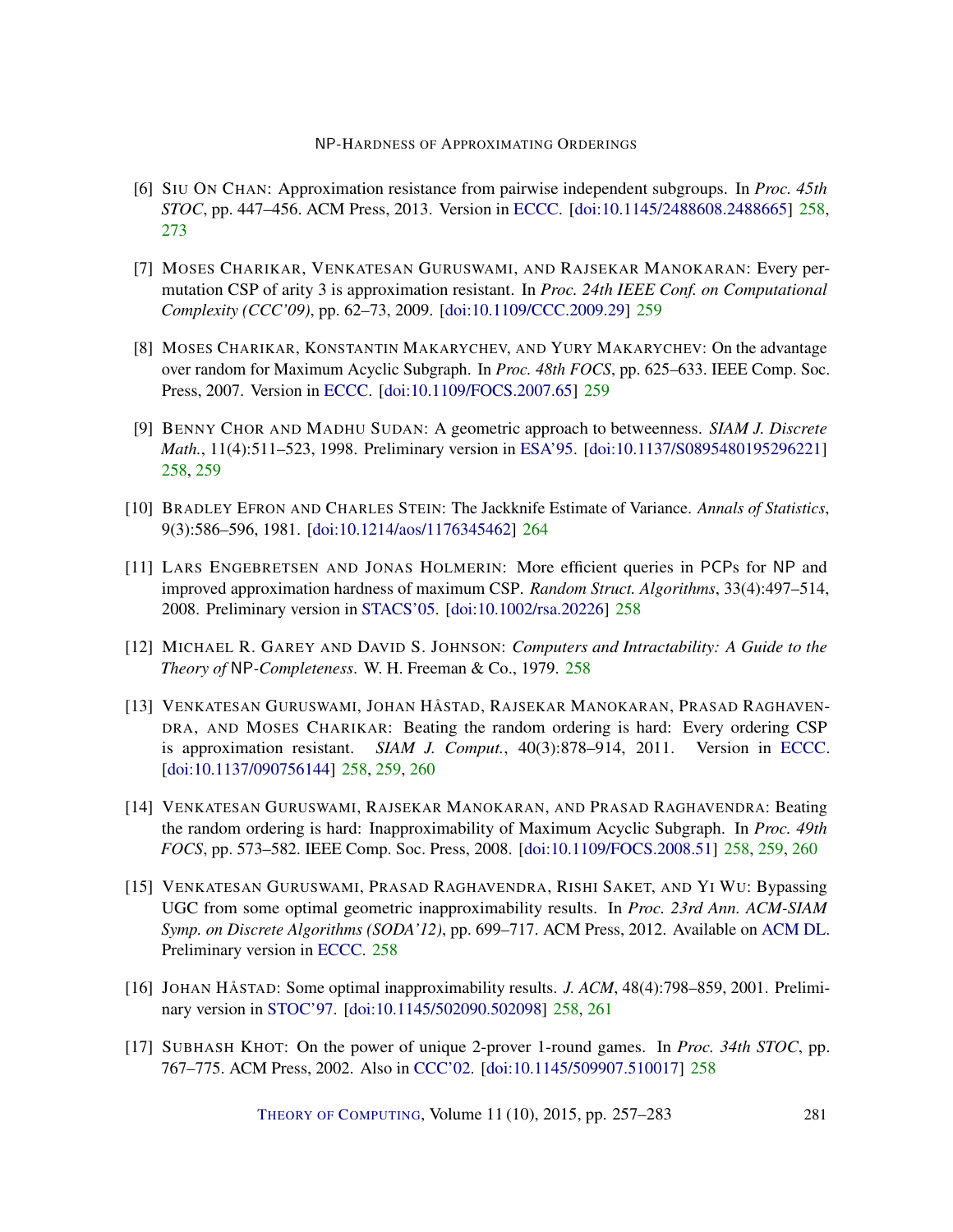#### PER AUSTRIN, RAJSEKAR MANOKARAN, AND CENNY WENNER

- [18] ELCHANAN MOSSEL: Gaussian bounds for noise correlation of functions. *Geometric and Functional Analysis*, 19(6):1713–1756, 2010. Preliminary version in FOCS'08. [doi:10.1007/s00039- 010-0047-x] 263, 264, 276
- [19] ALANTHA NEWMAN: The Maximum Acyclic Subgraph Problem and degree-3 graphs. In *Proc. 4th Internat. Workshop on Approximation Algorithms for Combinatorial Optimization Problems (APPROX'01)*, pp. 147–158. Springer, 2001. [doi:10.1007/3-540-44666-4\_18] 258, 259, 261
- [20] RAN RAZ: A parallel repetition theorem. *SIAM J. Comput.*, 27(3):763–803, 1998. Preliminary version in STOC'95. [doi:10.1137/S0097539795280895] 260, 262
- [21] ALEX SAMORODNITSKY AND LUCA TREVISAN: A PCP characterization of NP with optimal amortized query complexity. In *Proc. 32nd STOC*, pp. 191–199. ACM Press, 2000. [doi:10.1145/335305.335329] 258
- [22] ALEX SAMORODNITSKY AND LUCA TREVISAN: Gowers uniformity, influence of variables, and PCPs. *SIAM J. Comput.*, 39(1):323–360, 2009. Preliminary version in STOC'06. [doi:10.1137/070681612] 265, 276
- [23] LUCA TREVISAN, GREGORY B. SORKIN, MADHU SUDAN, AND DAVID P. WILLIAMSON: Gadgets, approximation, and linear programming. *SIAM J. Comput.*, 29(6):2074–2097, 2000. Preliminary version in FOCS'96. [doi:10.1137/S0097539797328847] 261
- [24] CENNY WENNER: Circumventing *d*-to-1 for approximation resistance of satisfiable predicates strictly containing parity of width at least four. *Theory of Computing*, 9(23):703–757, 2013. Preliminary version in APPROX'12. [doi:10.4086/toc.2013.v009a023] 262, 273, 276, 277
- [25] PAWEŁ WOLFF: Hypercontractivity of simple random variables. *Studia Mathematica*, 180(3):219– 236, 2007. [doi:10.4064/sm180-3-3] 263

## AUTHORS

Per Austrin associate professor KTH – Royal Institute of Technology, Stockholm, Sweden austrin @kth se http://www.csc.kth.se/~austrin

Rajsekar Manokaran postdoc KTH – Royal Institute of Technology, Stockholm, Sweden rajsekar@csc.kth.se http://www.csc.kth.se/~rajsekar